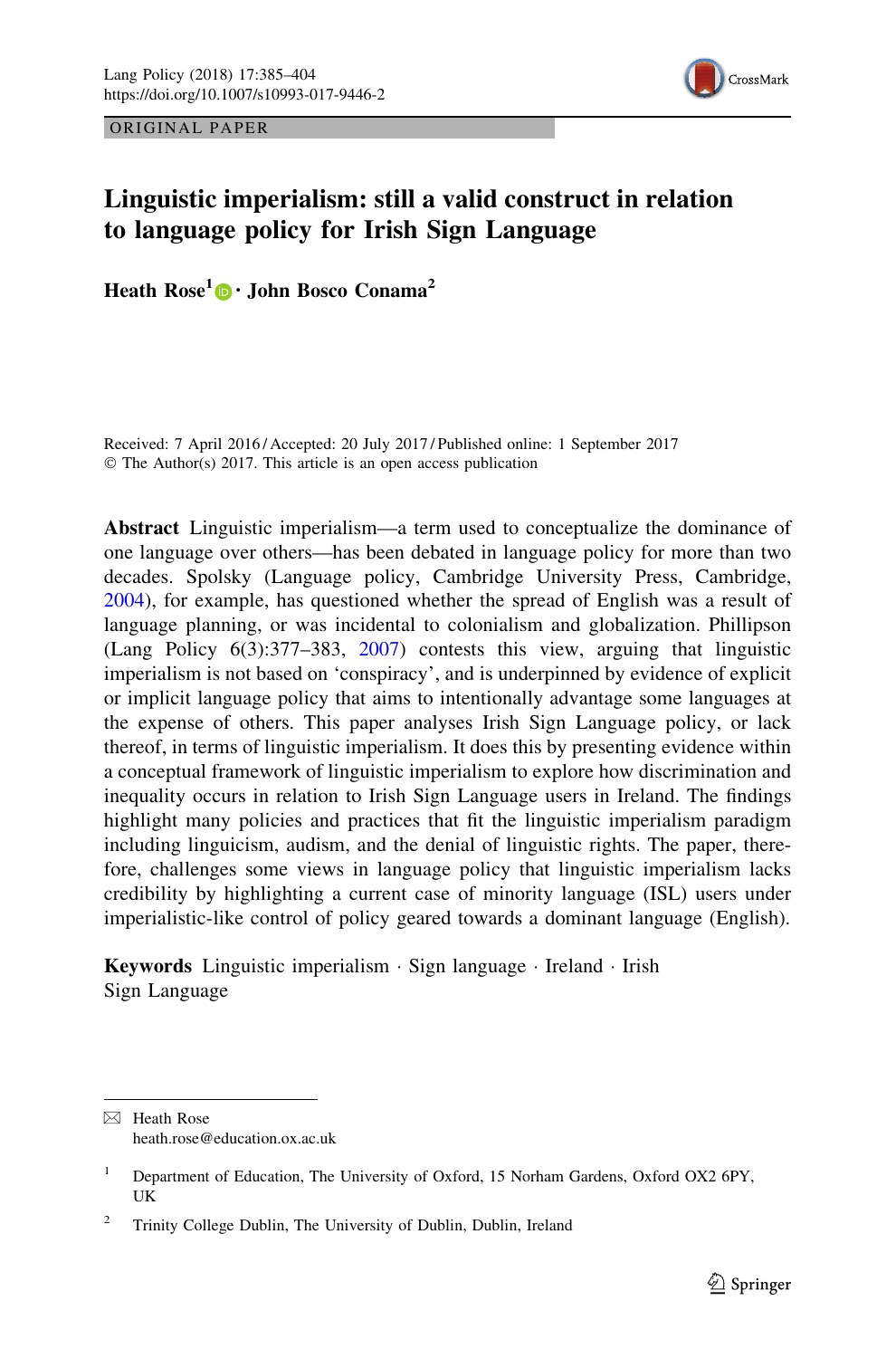## Introduction

This paper aims to apply the notions of linguistic imperialism—a term that has been used to criticize English-speaking nations' oppression of other languages—to the treatment of Irish Sign Language (ISL). In recent years the very notion of linguistic imperialism has been challenged in language policy literature (see Spolsky [2004;](#page-19-0) Ferguson [2006\)](#page-17-0), which favours a less sinister retelling of colonial history. It also seems to have fallen out of favour with researchers who examine the spread of English as a global language, where some argue that spread is occurring as a bottom-up movement, driven by its speakers rather than policy. Nevertheless, Phillipson ([2012a\)](#page-18-0) recently argued that linguistic imperialism is 'alive and kicking'. This comment attracted criticism from organisations such as The British Council, which responded by stating that ''Phillipson quotes his experiences from before 1992—the reality in 2012 is different'' (Knagg [2012:](#page-17-0) paragraph 4).

We, however, concur with Phillipson's assessment that linguistic imperialism is still highly relevant today, which we will illustrate via an examination of the treatment of ISL in the Republic of Ireland. We argue that in their dismissal of linguistic imperialism, researchers have focused too heavily on the role of English in relation to languages that have national or regional recognition. When the construct is investigated in relation to sign languages that lack visibility, and thereby fall under the radar of most linguistic research, the case for linguistic imperialism is much stronger—even in 2017.

## A background to linguistic imperialism

Linguistic imperialism is a term used to describe the exploitation of the ideological, cultural and elitist power of English for the economic and political advantage by dominant English speaking cultures. This exploitation can be seen in two main examples in history, first by the UK during colonial times, and later by English speaking nations during the era of globalization. In addition to describing the policies of nations, linguistic imperialism has also been used to describe actions of organizations (such as the British Council) and multinational corporations, both of which may purposely promote the use of English to advantage its speakers.

Linguistic imperialism has been described as a form of 'linguicism', a term originally coined by Skutnabb-Kangas ([1988\)](#page-18-0). Linguicism refers to ''the ideologies, structures, and practices that are used to legitimate, effectuate, and reproduce an unequal division of power and resources between groups defined on the basis of language'' (Skutnabb-Kangas [2016a](#page-19-0): 583). A further definition is ''discrimination based on language that unfairly treats certain linguistic communities, or unfairly advantages some languages over others'' (Galloway and Rose [2015:](#page-17-0) 255). In severe cases of inequality, linguicism has be identified as leading to linguicide, a term used to describe linguistic genocide. In conceptualizing linguicide, Skutnabb-Kangas [\(2015](#page-19-0), [2016a](#page-19-0), [b](#page-19-0)) draws on definitions of genocide in the United Nations 1948 International Convention on the Prevention and Punishment of the Crime of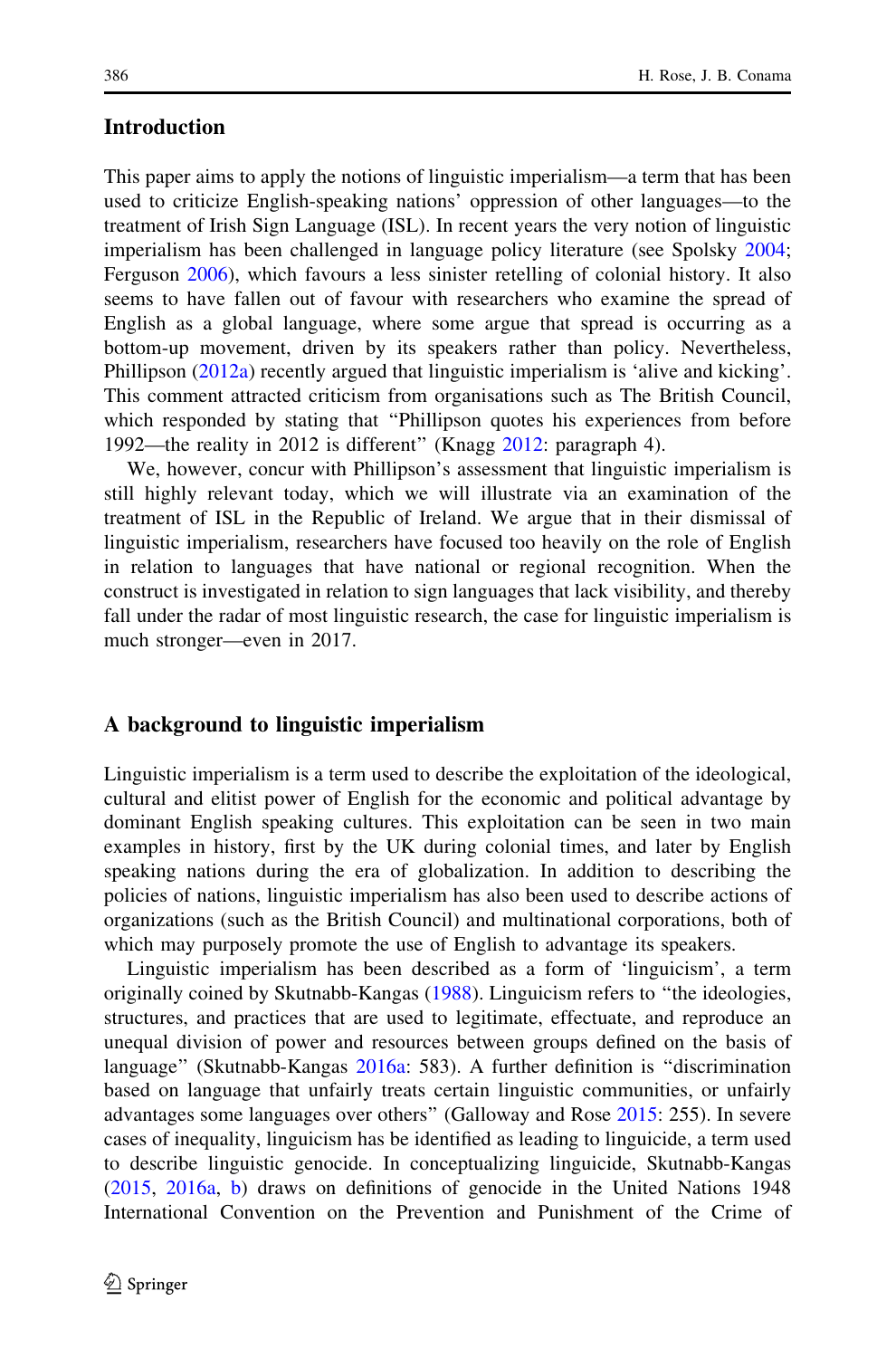Genocide, to argue that ''When speakers shift to another language and their own language disappears, the sociological, psychological, educational, and linguistic damage can be seen as linguistic genocide'' [\(2016a](#page-19-0): 584). Skutnabb-Kangas [\(2016a,](#page-19-0) [b](#page-19-0)) has also suggested that the education of Deaf children, who are a linguistic minority, via other dominant languages constitutes a form of linguicism, especially when education is via submersion (sink-or-swim) practices. However, when making a case that it is a form of linguistic imperialism, one needs to prove linguicism is linked to imperialist, exploitative, and unjust structural forces.

Phillipson, whose concepts we adopt in this paper, wrote on linguistic imperialism in a number of influential publications in the 1990s and 2000s (see, for example Phillipson [1992,](#page-18-0) [1997,](#page-18-0) [1998](#page-18-0), [2003](#page-18-0), [2008\)](#page-18-0). Phillipson argued that linguistic imperialism was mainly driven by political and economic interests, and clear examples can be found with the spread of English (although linguistic imperialism can be found with other languages in imperialist positions). With the spread of English speaking nations into non-English-speaking regions, ideologies were enforced in policies, which purposely advantaged English speakers, and disadvantaged speakers of other languages. Nowadays, English attracts the label of a global 'lingua franca', which portrays a positive connotation for communication purposes. However, Phillipson [\(2008](#page-18-0)) stresses that when English takes on a role that results in linguicide it is more appropriately referred to as a 'lingua frankensteinia'. While Phillipson ([2009\)](#page-18-0) does not campaign against the learning and use of English, he does advocate against its spread at the expense of other languages.

It is easy to argue the existence of linguistic imperialism from an ideological point of view, but much harder to prove that these advantages and disadvantages were the result of intentional political actions. In order to examine that nature of these advantages, it is first important to establish the defining characteristics of linguistic imperialism to establish a framework within which to situate evidence. In one of Phillipson's [\(2012b](#page-18-0): 214) more recent updates of his original theory, he notes the defining factors of linguistic imperialism as the following:

- 1. As a form of linguicism, which manifests in favoring the dominant language over another along similar lines as racism and sexism.
- 2. As a structurally manifested concept, where more resources and infrastructure are given to the dominant language.
- 3. As being ideological, in that it encourages beliefs that the dominant language form is superior to others, and thus more prestigious. He also argues that such ideas are hegemonic and internalized and naturalized as being 'normal'.
- 4. As intertwined with the same structure as imperialism in culture, education, the media and politics.
- 5. As having an exploitative essence, which causes injustice and inequality between those who use the dominant language and those who do not.
- 6. As having a subtractive influence on other languages, in that learning the dominant language is at the expense of others.
- 7. As being contested and resisted, because of these factors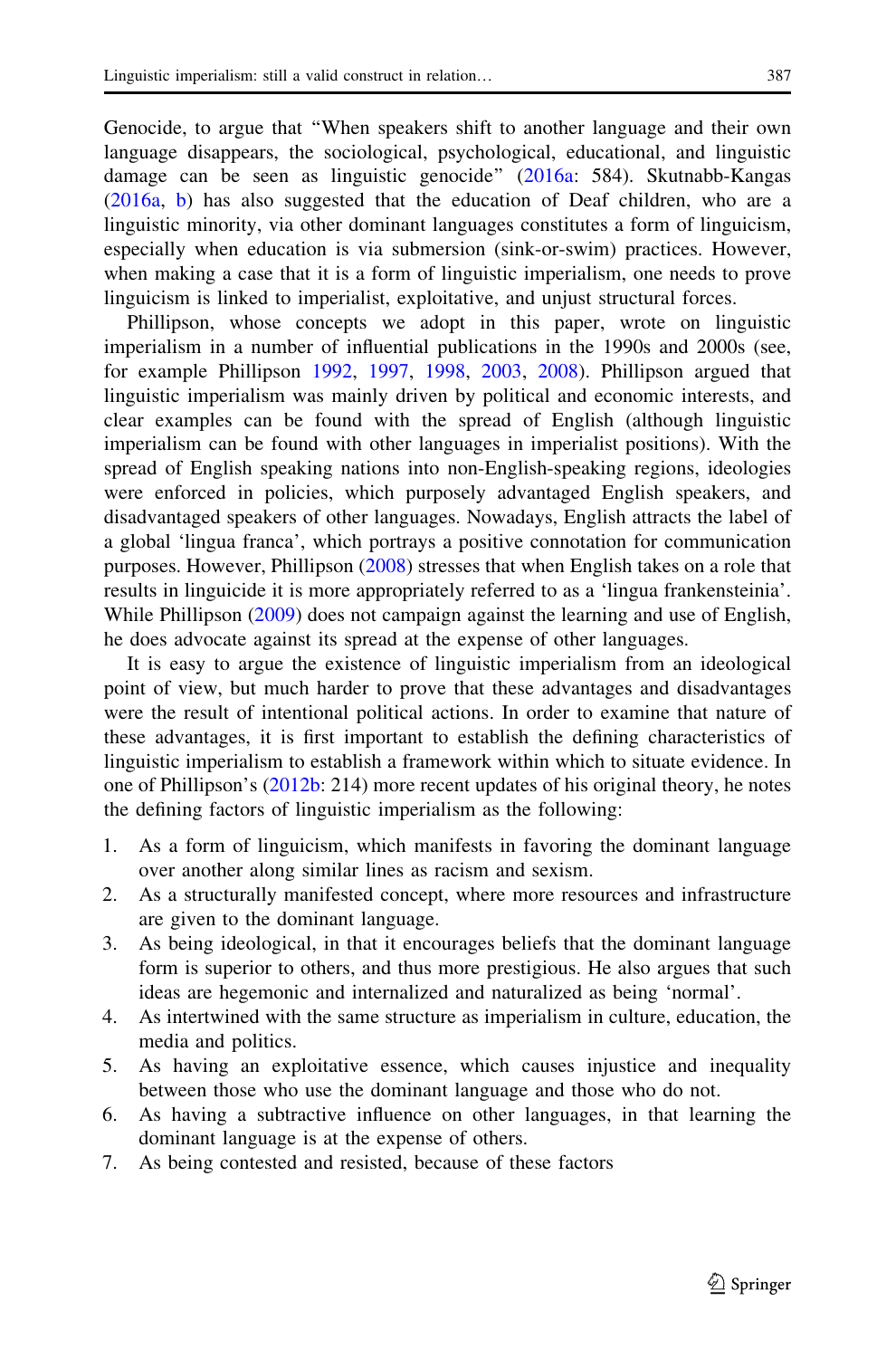Few scholars would deny that national or regional language policies (or a lack there of) can influence the provision of resources for, or prestige placed on, a minority language. However, Spolsky ([2004](#page-19-0)) and Ferguson ([2006\)](#page-17-0) have argued that Phillipson's construct of linguistic imperialism takes a largely top-down perspective—a point Phillipson ([2009\)](#page-18-0) refutes. Spolsky [\(2004](#page-19-0): 90) claims that, if such intent existed, it would be one of the most successful examples of language policy management the world had ever seen, and thus it is simply not the case. Spolsky [\(2004](#page-19-0)) and Ferguson [\(2006](#page-17-0)) take a bottom-up perspective, seeing that the advantages afforded to English speakers were not part of organized language policy, but were a consequence of the spread of British and American power, through colonization and globalization. However, such dichotomization of top down and bottom up forces are simplifications of the complex processes in shaping language attitudes in society; as Phillipson [\(2009](#page-18-0): 18–19) notes, there are "supply and demand, push and pull factors'', manifested in both the structures and ideologies of societies and nations. Thus, linguistic imperialism is often achieved through manipulation of numerous forces and factors, and not just explicit language policy decisions.

In the context of Ireland, however, we see the existence of linguistic imperialism as being far less disputable, which we aim to show through the historical and current treatment of ISL in comparison to the more dominant language of English. We also aim to show intent along similar lines to Skutnabb-Kangas [\(2016a,](#page-19-0) [b\)](#page-19-0) and Skutnabb-Kangas and Dunbar [\(2010](#page-19-0)), who argue intent can be proven in the continuation of policies and practices despite an awareness of their sociolinguistic, sociological, psychological, political, and educational harm to linguistic communities.

## Irish Sign Language and the context of Ireland

Ireland has been the subject of intense study into language revitalisation. It is important to understand this context in order to examine the position of ISL in the language hierarchy in Ireland. For centuries the Irish language suffered under English rule, and by the time of independence, the use of Irish as a first language was mostly relegated to the Gaeltacht, along the western coastline. Although Irish is constitutionally considered the first language of the Republic of Ireland and has been an official working language of the European Union since 2007, it is considered a minoritised language (Walsh and McLeod [2008](#page-19-0)). In the early stages of independence, there were policy moves to try to maintain Irish as the daily-used language of the Gaeltacht, and to try to re-introduce Irish as the main language in other areas, making the study of Irish compulsory in all schools (Coady and Laoire [2002\)](#page-17-0). By 1965, however, bilingualisation replaced re-Gaelicisation as the national policy, and the focus on Irish education began to wane (Walsh and McLeod [2008\)](#page-19-0).

The Official Languages Act was signed into law in July 2003, and granted rights to Irish as an official language, placing statutory and regulatory obligations on public bodies to provide services and correspondence in Irish, affecting advertising, signage, announcements, public reports, and a number of related language schemes (see Walsh and McLeod [2008](#page-19-0) for details). Nevertheless, despite such efforts, English remains the primary language of Ireland. As Romaine [\(2006](#page-18-0): 456) notes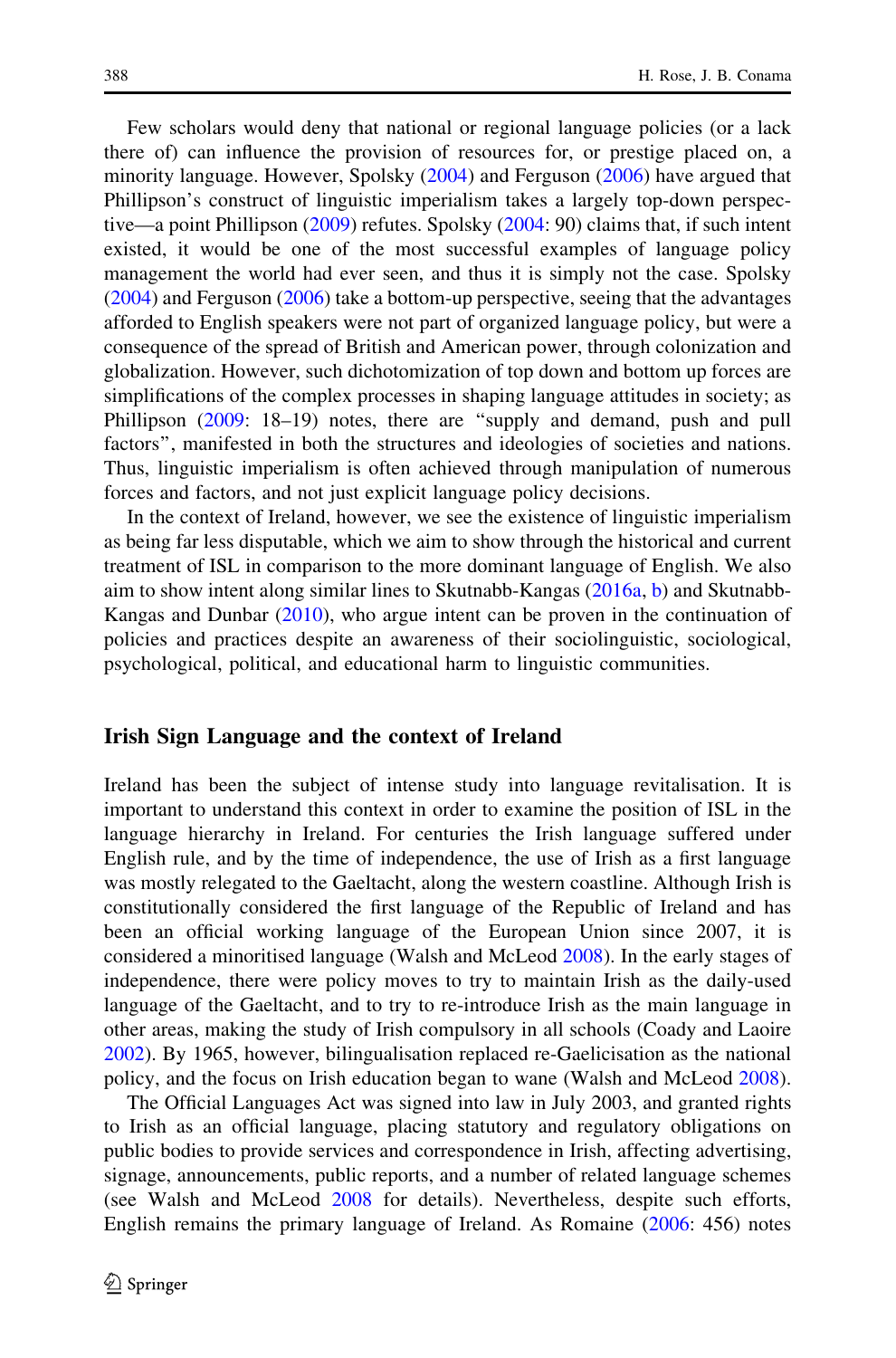''Schools in Ireland have achieved most of what can be expected from formal language education, namely, knowledge of Irish as a second language acquired in late adolescence. They have not led to its spoken use in everyday life, nor its intergenerational transmission''. Census statistics show that only 21,631 people (0.47% of the population) use Irish language daily outside of the educational system (Central Statistics Office [2011\)](#page-17-0). If those who use the Irish language within the education system are included, the number climbs to 38,480 people—a little over 1 per cent of the population.

Regardless of the outcomes of historic and recent policy, there has clearly been considerable political attention placed on the revitalisation of Irish, resulting in a large amount of state resources devoted to it. In contrast, the other indigenous language of Ireland, Irish Sign Language, has been excluded from such national and international attention. The low profile of ISL relates to the low recognition of sign languages in general, which is enforced by linguistic barriers between signing and non-signing communities. Sign language researchers in many European countries need to publish in English in order to extend their range of readership to hearing audiences. This reduces researchers' potential to reach local sign language communities (Kyle and Allsop [1997;](#page-17-0) Leeson et al. [2015\)](#page-18-0), and can also be a substantial barrier for Deaf researchers in disseminating their ideas.

While the origins of ISL are often linked to the establishment of the first school for Deaf children in Ireland in the early nineteenth century, several commentators (McDonnell [1992;](#page-18-0) Leeson and Saeed [2012\)](#page-18-0) note there is sufficient evidence that signing existed in Ireland in the eighteenth century, and there is further piecemeal evidence that it existed before this time. In fact, as sign languages are natural languages, they have been shown to exist in one form or another wherever there are Deaf communities living (Bauman [2008\)](#page-17-0).

According to the national census of 2011, which excludes the population of Northern Ireland, there are 3502 users of ISL in Ireland, of which the slender majority are hearing users (Central Statistics Office [2011](#page-17-0): 12). However, the Irish Deaf Society disputes this figure, believing the number of users in the census to be severely underreported. Evidence for this scepticism can be found in the examination of Scottish and New Zealand censuses, which are based on nations of similar characteristics and of similar population compositions to the Republic of Ireland. Both countries have populations of between 4.5 and 5.5 million; Scotland is similar in geography and size; and New Zealand has a strong rural presence. On a similar census question, Scotland and New Zealand reported 12,533 and 20,817 sign language users respectively. Unlike its New Zealand and Scottish counterparts, the current status of ISL is not officially recognised in the Republic of Ireland (Leeson and Saeed [2012;](#page-18-0) Mullane et al. [2011\)](#page-18-0).

#### Evidence of linguistic imperialism in the treatment of ISL

This paper examines whether the treatment of ISL in the Republic of Ireland is an example of modern day linguistic imperialism. It does this by applying the linguistic imperialism framework to available data and documents in the Irish context,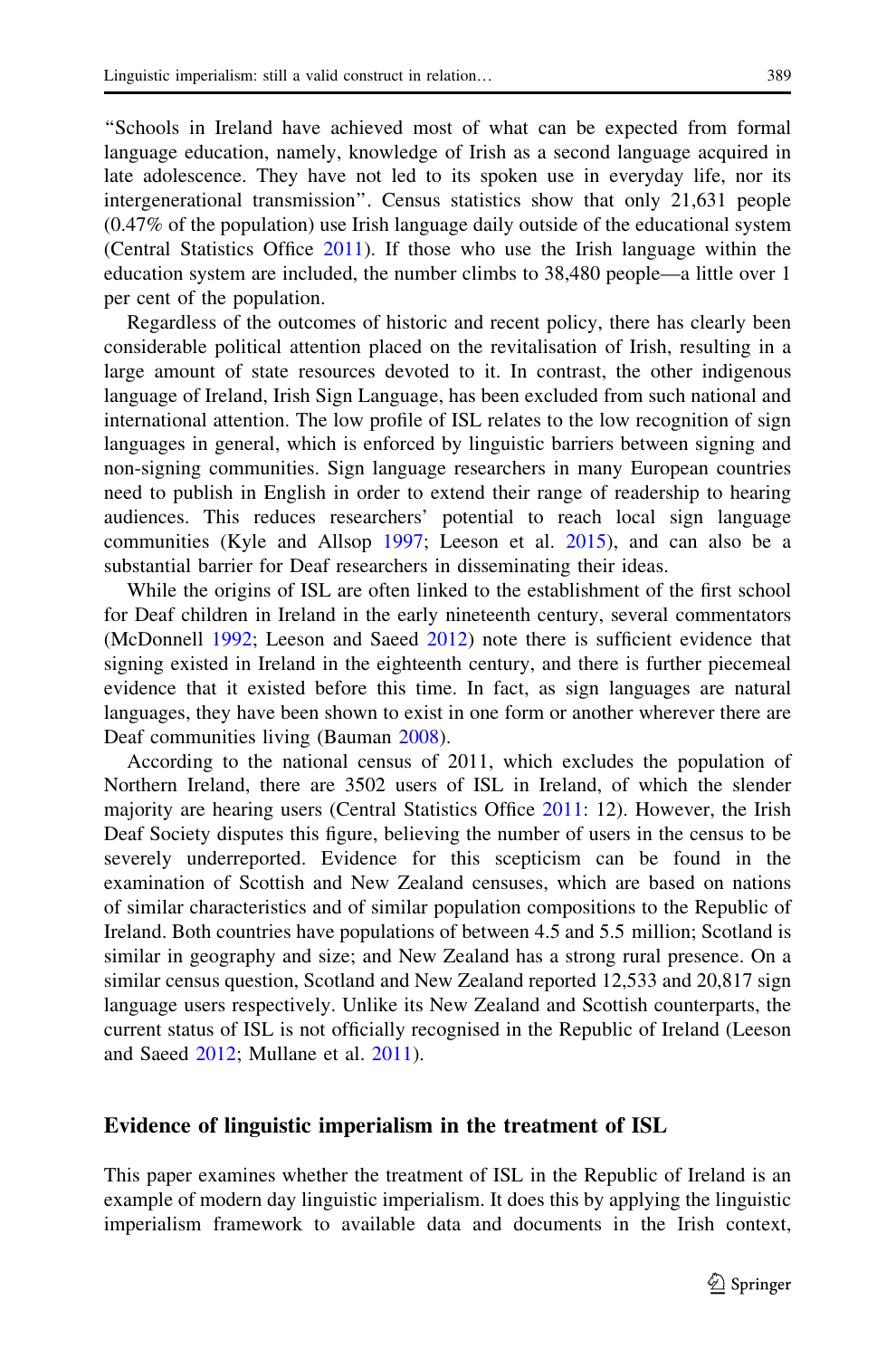searching for evidence that could support or refute each of Phillipson's criteria. As there is little language policy in place for ISL, this article seeks to explore linguistic imperialism as manifested in many of the structural and ideological factors noted by Phillipson [\(2009](#page-18-0)). While we accept the irony of discussing a lack of language policy in a journal called Language Policy, this is an unfortunate norm for the exploration of many minority languages used by disenfranchised communities. However, our wider view of language policy is in keeping with other work in the context of Ireland, such as Walsh ([2012\)](#page-19-0), who argues that a wider and more dynamic conceptual framework facilitates an examination of the inter-relationships between language practices, language beliefs and language management, and recognises that language policy is influenced by a multi-faceted, multilayered process of governance. This view is also in keeping with Shohamy's ([2006\)](#page-18-0) views on implicitly-derived language policy, which needs to be examined via a variety of de facto practices. She states that, ''In these situations language policy is more difficult to detect as it is subtle and hidden from the public eye'' (Shohamy [2006](#page-18-0): 50).

As Phillipson ([2009:](#page-18-0) 8) asserts, ''The global language map and the geopolitics of language are never static, so there is a constant need to fine-tune how linguistic imperialism can be approached, and evidence for and against it analysed''. In this paper, evidence is presented according to six of Phillipson's ([2012b\)](#page-18-0) seven criteria. Some criteria for measuring intent from Skutnabb-Kangas [\(2015](#page-19-0), [2016b](#page-19-0)) are also considered. For methodological reasons, this paper does not separately address the final criteria that linguistic imperialism is ''being contested and resisted, because of these factors'' (Phillipson [2012b](#page-18-0): 214), but rather chooses to showcase evidence of resistance under each of the six factors.

## Criterion 1: is the treatment of ISL a form of linguicism, which manifests in favouring a dominant language over ISL, along similar lines as racism and sexism?

The dominance of spoken languages in Ireland is illustrated by the prevalent practices of teaching in and of the dominant national languages in educational institutions for Deaf children (Crean [1997;](#page-17-0) Leeson and Saeed [2012](#page-18-0)). These practices are also seen in past and present educational policies in North America and Europe in general (Reagan [2006,](#page-18-0) [2010\)](#page-18-0). The most obvious evidence for linguicism is the implementation of oralist philosophy in schools for Deaf children. Oralism refers to a system of teaching, where Deaf people are encouraged to communicate via the use of speech and lip-reading, rather than sign language. This philosophy was imported to Ireland from continental Europe, and was manifested in a range of measures within Irish schools from the methods of instruction in classrooms to the counseling of parents of Deaf children. A common practice of oralism was a blanket ban on children, who were deemed to have oral language potential, from using sign language in any context, and a deep intolerance for such children caught using ISL in school settings. The rationale behind the ban was an erroneous belief that using sign languages would hinder a child's ability to learn listening and speech skills. However no research to date has supported this rationale (Humphries et al. [2017\)](#page-17-0).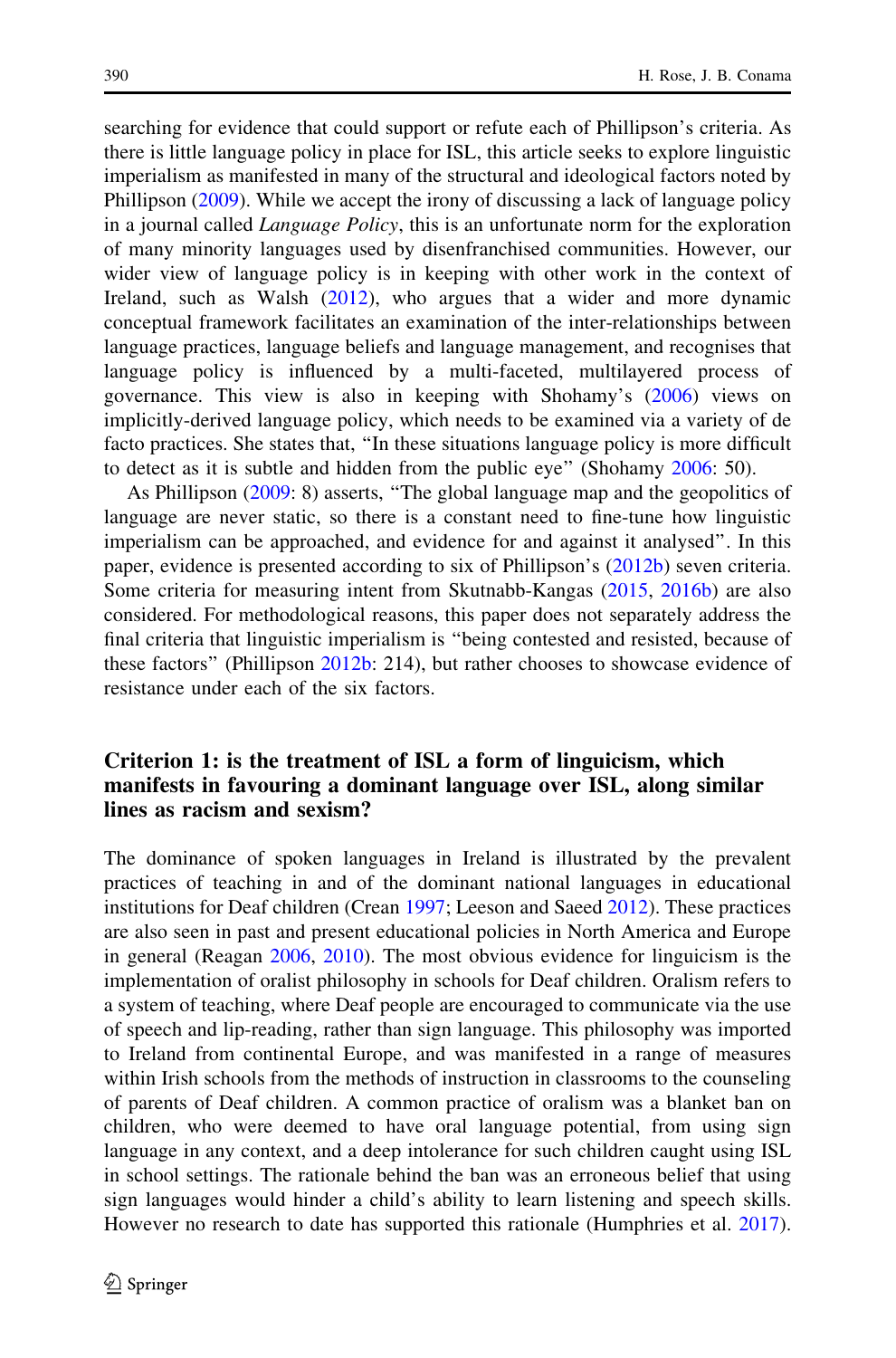To the contrary, Marschark and Spencer [\(2009](#page-18-0)) argue that early access to sign language (or accessible spoken language) gives Deaf children an advantage.

Skutnabb-Kangas ([2015\)](#page-19-0) notes that if an educational system is organized so that teaching occurs through the medium of only the dominant language and the teachers are monolingual in this dominant language, the system's structure reflects linguicism. In another paper (Skutnabb-Kangas [2016a](#page-19-0): 584) she further explains that sign languages become in danger of subordination through enforced oralism, especially if the sign languages ''have no place in the curriculum or only a minor one''.

Many of the atrocities of oralist traditions in Ireland were not widely reported in the public sphere until 2009, when the Ryan report investigated the abuse of Deaf children in Ireland as part of the the Commission to Inquire into Child Abuse (CICA). Findings of this landmark report included the following:

Most allegations of abuse referred to the harshness with which the policy of oralism was imposed on children who were deaf and who instinctively used sign language as well. Whilst the wisdom of imposing oralism was a separate matter and one which the Committee could not comment on, the methods of enforcing it were at times too severe. (CICA [2009](#page-17-0): 6)

A worse situation was found in the Commission's investigation of St Joseph's School for the Deaf, where documents showed that physical punishment of the residential Deaf boys at the school continued at least until the 1990s, and that the school had failed to keep records of punishments as required by law.

This physical abuse was also coupled with ''disturbing levels of sexual abuse'' (CICA [2009:](#page-17-0) 5) which further highlighted the mistreatment of Deaf children and of language being used as a barrier to access rights:

Another disturbing problem of poor communication was the high number of staff members, including those at management level, who did not have sign language. The report commented 'it seems incredible that so few members of staff can use the language of their clients. There ought to be an in-service training programme for staff'. Even senior management did not have training in sign language and needed to use interpreters. (CICA [2009](#page-17-0): 570).

The report concludes that the enforcement of English over ISL in the school had a detrimental effect on not only the educational development of these children, but also their ability to communicate with teachers, counsellors, and in many cases, their own families. Such practices clearly fulfil the criteria of linguicism in terms of the sociological, psychological, educational, and linguistic damage caused by intentional practices. These practices, which were entrenched in the education system for more than a century and accepted despite evidence of harm (see Department of Education [1972](#page-17-0)), provide policy-based evidence of linguicism.

In examining policy on ISL, we were unable to locate any evidence to refute this criterion; there was a dearth of policy that favoured ISL over the dominant language of English. In more recent years, policy of mainstreaming children with disabilities to ordinary schools has resulted in a shift away from traditional policies that sought to separate Deaf children in educational structures. However, the mainstreaming of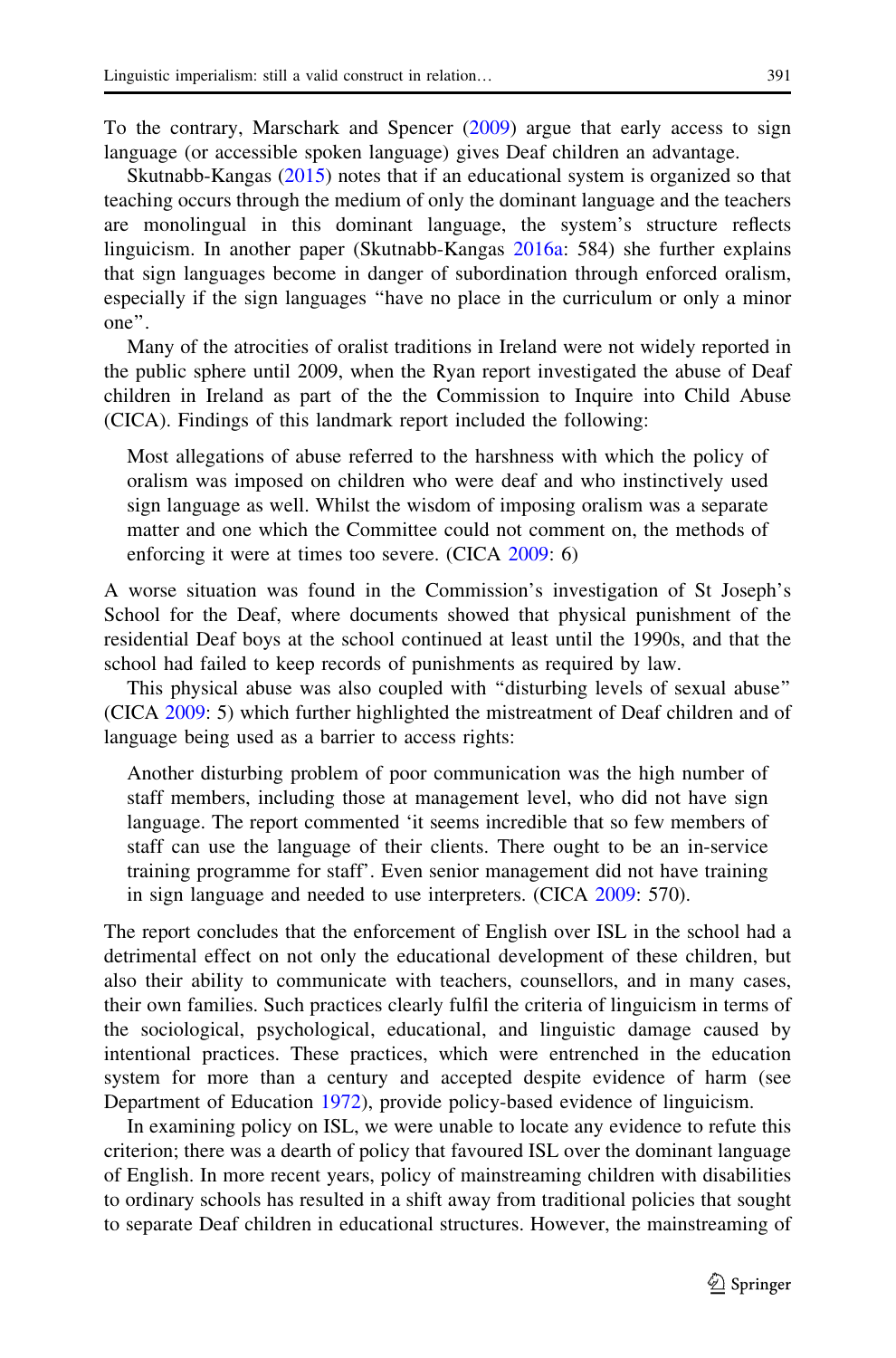Deaf students has resulted in a new form of linguistic oppression, as the practice removes Deaf students from some opportunities to learn through ISL—a notion explored later in this paper. Also, in recent times, the National Council on Special Education published a document on Deaf education and it contains a number of policy proposals concerning ISL competencies (NCSE [2012\)](#page-18-0) but none have yet been implemented. Leeson and Lynch ([2009\)](#page-18-0) also report on positive moves in the establishment of interpreter training programs in Ireland, made initially possible through European Union funding. The first graduates of this program emerged in 1994, but the researchers warn that Ireland is significantly behind many other European nations: while Sweden boasts 1 interpreter per 25 Deaf people, in Ireland the ratio is 1:100 (Leeson and Lynch [2009\)](#page-18-0).

# Criterion 2: is this treatment a structurally manifested concept, where more resources and infrastructure are provided to dominant languages over ISL?

The dominance of English and Irish can be seen most clearly at the political level, where the two official languages of Ireland are afforded more resources and attention in government infrastructure. Recently, a bill on recognizing ISL was proposed by an opposition senator in the Irish upper house of parliament (Seanad Eireann), which was rejected by the government in January, 2014. Kathleen Lynch, then Minister of State at the Department of Health, gave her reasons for rejecting this bill by saying: "We do not want to see scarce *resources*, particularly at this time of extremely scarce resources, used without the service being put in place. We need to put the service in place before we put the legislation in place'' (Seanad Debates, January 22, 2014, emphasis our own). The rationale provided by the Seanad was that it would be inadvisable to make ISL an official language without the ability to put services in place to offer ISL in government bodies, education systems, and the media. This argument however, seems somewhat circular in that without any official status placed on ISL, these 'scare resources' would unlikely be spent on increasing services to accommodate ISL in wider Irish society. Moreover, the same argument was not made when making Irish an official language via the Official Languages Act of 2003, despite questionable ability to put services in place (see Walsh and McLeod [2008](#page-19-0)).

In addition to direct decisions to withhold resources and infrastructure from ISL, there is a general reluctance among governmental bodies to have their respective websites translated into ISL. This reluctance stems from the perceived high translation costs, coupled with a lack of a legal obligation to do so. In order to examine the current situation, we examined the main websites of the Irish government, and explored all pages that were 'one click' from the main page, as these would be representative of the most important information the government communicates to its citizens. The main website was offered in English and Irish; all clickable departments were also offered in only English and Irish, including the department of justice and equality. The 'Citizens Information' page, which was predominantly featured on the main government website, was offered in English and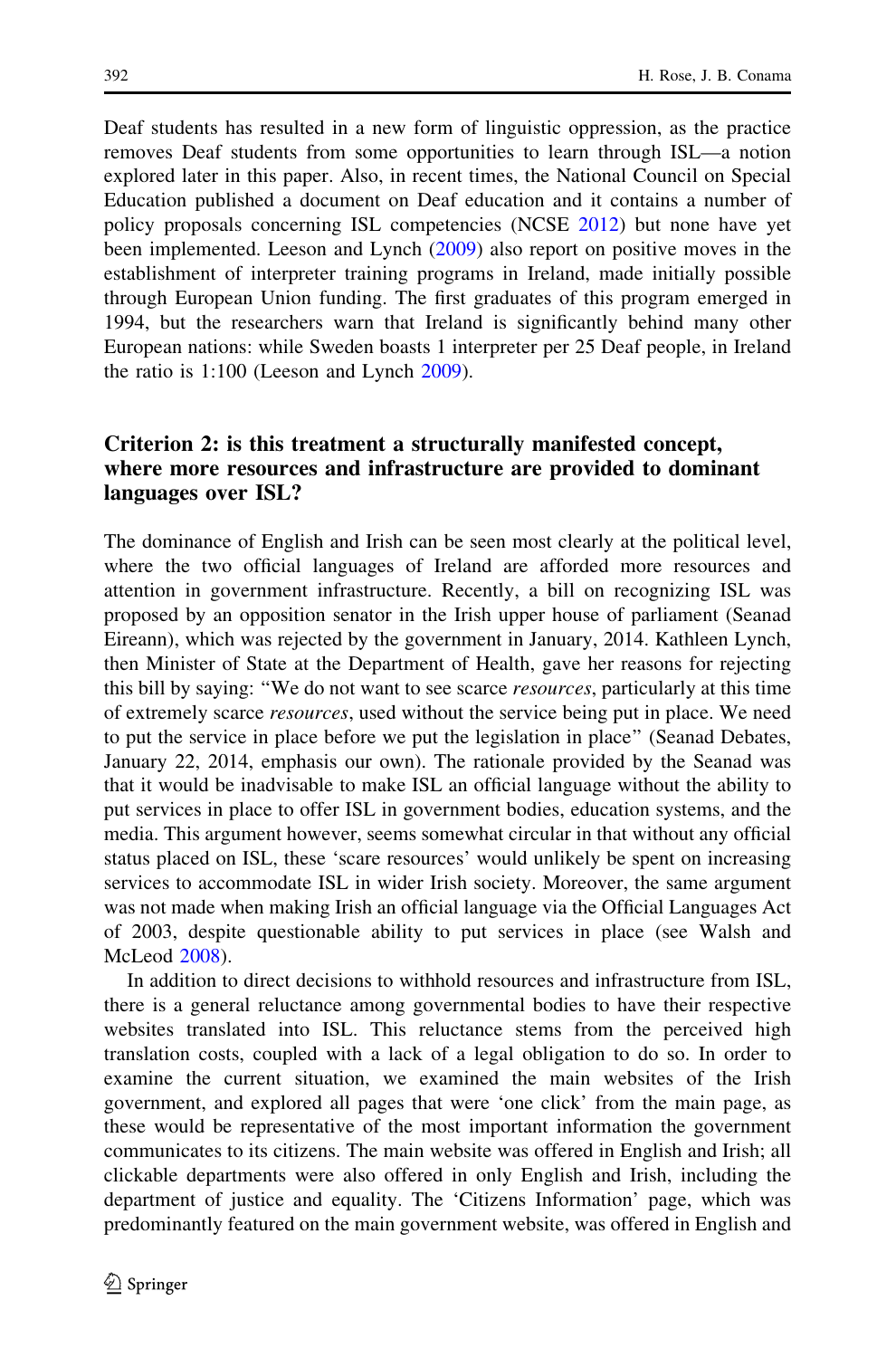Irish, but also offered documents in Polish, Romanian, and French (Citizens Information [2017](#page-17-0)). This further highlights a reluctance to devote resources to ISL, even when compared to other unofficial languages.

In terms of locating resources devoted to ISL, we did find evidence of an ISL home-tuition scheme which enables families with Deaf children to hire ISL teachers to teach ISL to families. The scheme is fully funded by the Department of Education and Skills, offering evidence that some infrastructure and resources are offered to support ISL. On further examination, the initiative is rationalized as a disability service, further cementing the notion that sign language users are disadvantaged. One notable issue is the rate of pay for ISL teachers, which is much lower than other teaching positions. The discrepancy is a result of a lack of minimum competence expected from ISL teachers. While teachers delivering other language education for the Department of Education and Skills must have a Level 8 qualification, there is no such stipulation for ISL education. Because of the low pay, many teachers are reluctant to take on jobs in remote locations.

Furthermore, the scheme is not widely advertised, which is unusual for similar schemes that are funded by the Department. As an illustration, ISL tuition schemes have not been reported in the annual reports of the Department of Education, while its sister schemes are (Department of Education and Skills website, accessed 11 February [2016](#page-17-0)). In 2004, there were records of some sixty families having availed of this service (Mathews [2007](#page-18-0)). Despite this number rising to an estimated one hundred families by 2007, many parents still reported not knowing of the service (Leeson [2007\)](#page-17-0). It has also been noted that an Advisory Committee on Deaf Education has heard problems met by parents of Deaf children due to a lack of information and financial support (Leeson and Saeed [2012](#page-18-0): 55)

## Criterion 3: is there an internalized belief that the dominant language is superior to ISL, and thus more prestigious?

Oralism is a prime example of the belief that spoken language is superior to sign language, which we have already observed as manifested in educational policy where signing was explicitly forbidden due to the fear that it would hinder the progress of Deaf children's speech skills (McDonnell and Saunders [1993;](#page-18-0) Crean [1997\)](#page-17-0). In some cases, sign languages were only tolerated on the condition that they were a compensatory tool for children who were deemed to be unable to acquire speech skills (Department of Education [1972;](#page-17-0) Conama [2010\)](#page-17-0). Rather than being seen as a language worth teaching, and teaching in, ISL was viewed as a 'hindrance' to development and a 'compensatory tool' or crutch that only served the limited purpose of mastering the dominant language of English. Such ideologies seem parrellel to Phillipson's ([1992\)](#page-18-0) five fallacies of English education, that: English is best taught monolingually, by native speakers, as early as possible, as much as possible, and without the use of other languages lest the standards of its use be negatively affected.

In education today, there is still considerable evidence that ISL is viewed as inferior to English. There are three general educational pathways for Deaf children: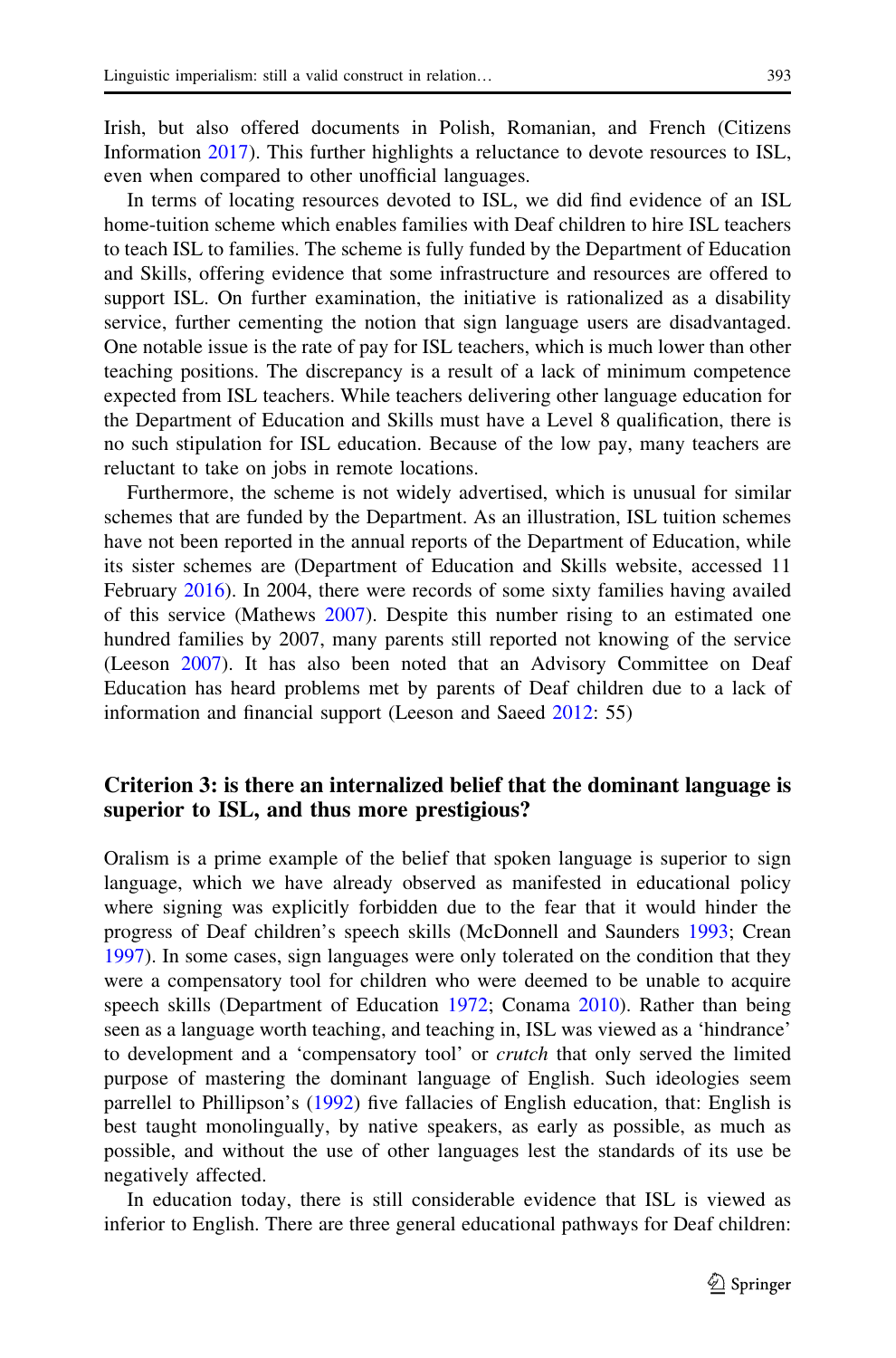mainstream schools, special classes in mainstream schools, and special schools for Deaf children. In all three pathways, Deaf children are automatically exempt or allowed to be exempted from learning Irish, but not English (Department of Education and Skills, [2016](#page-17-0)), which provides evidence that English is the prestige language of Ireland. During hours allocated to Irish language in these schools, the children are often reassigned to remedial classes where there is a theoretical option to learn ISL. However due to a lack of resources and teachers (see criterion two), this time is most often used to study English in more depth. In mainstream education for Deaf children, Special Needs Assistants (SNAs) are often assigned to care for Deaf children, but they often take on an interpreting role, where other countries would employ qualified interpreters to do similar tasks. This adds to the evidence of an internalized belief in the Irish mainstream education system that English will be of most benefit to Deaf children, as it is clearly positioned as the prestige language.

The belief that English was the dominant language is notable considering the constitution in Ireland dictates that Irish—not English—is the first official language of Ireland. However, even though policy elevates Irish's importance, practice showcases English's prestige. Neither policy nor practice positioned ISL as a prestige language in any of the evidence we consulted, thus this criteria of linguistic imperialism was unrefuted.

## Criterion 4: is a belief that ISL is inferior spread and reinforced in culture, education, the media and politics?

Schiffman ([2006\)](#page-18-0) argues that you cannot research language policy planning without any regard to 'linguistic culture', stating that the two are deeply interwoven. He defines linguistic culture as the ''totality of ideas, values, beliefs, attitudes, prejudices, myths, religious strictures, and all the other cultural 'baggage' that speakers bring to their dealings with language from their culture'' (p. 112). He advises us not to regard language policy planning as explicit, written, overt, de jure, official and top-down decision-making only, as it also involves their opposites.

There is an ongoing debate within Deaf communities, especially in the United States regarding how to label the collectivist experiences of Deaf people being oppressed or marginalized in the hearing world. Many scholars have referred to this oppression as audism—a term coined in 1975 by Humphries, who was a US-based Deaf academic. However, it is important to note that oppression of Deaf people was pervasive before this term emerged, as Bauman ([2004:](#page-16-0) 239) notes: ''What audism refers to—the discrimination of Deaf people—is nothing new. The word to describe it, however, is''. Audism can be defined as the following:

It is the bias and prejudice of hearing people against deaf people. It is the bias and prejudice of some deaf people against other deaf people. It is manifested in many ways. It appears in my own life in the form of people who continually judge deaf people's intelligence and success on the basis of their ability in the language of the hearing culture. It appears when the assumption is made that the deaf person's happiness depends on acquiring fluency in the language of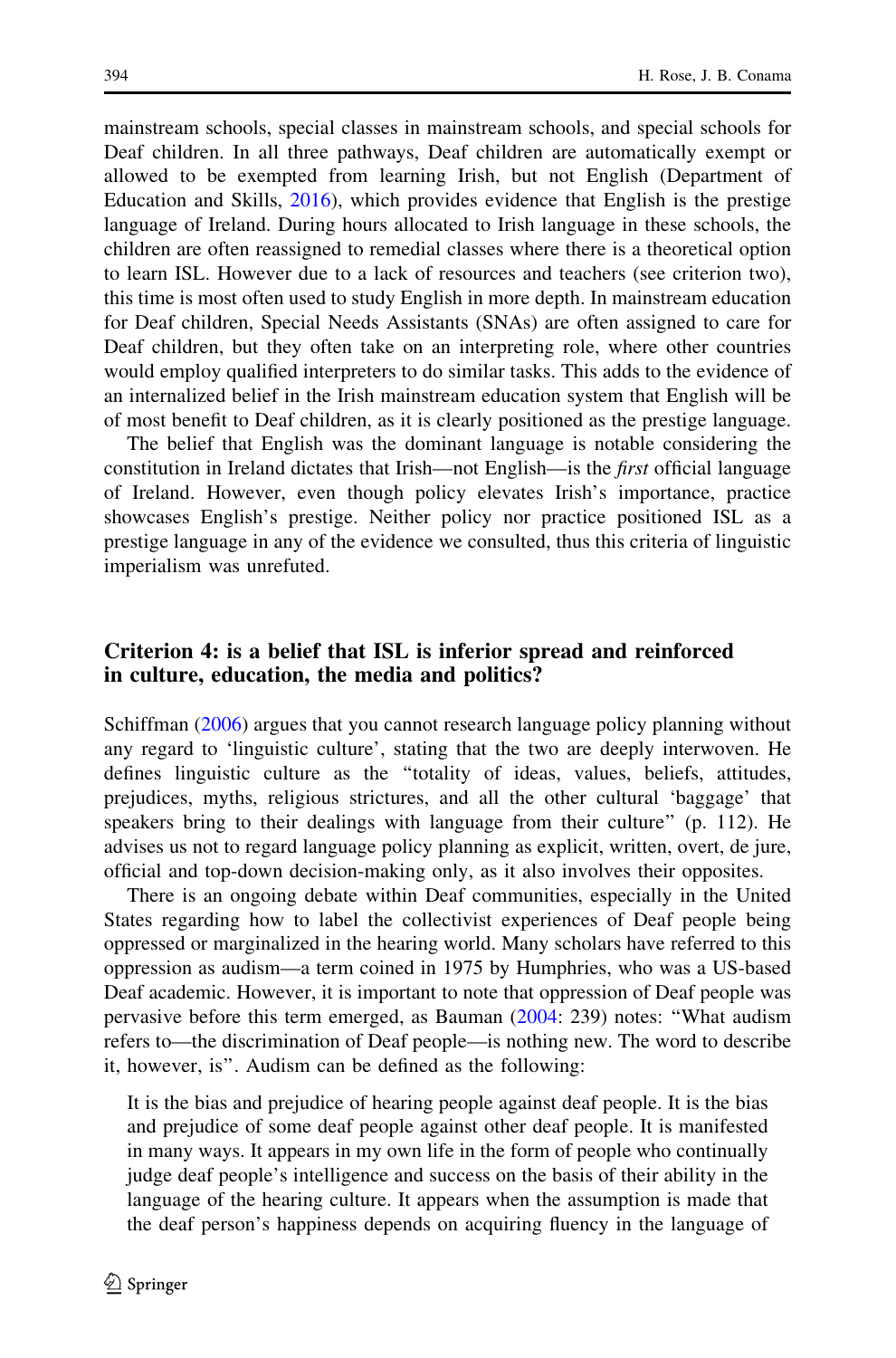the hearing culture. It appears when deaf people actively participate in the oppression of other deaf people by demanding of them the same set of standards, behavior, and values that they demand of hearing people. It appears in the class structure of the deaf culture when those at the top are those whose language is that of the hearing culture or closest to it. It appears when deaf people in positions of power keep that power by oppressing other deaf people. (Humphries [2001](#page-17-0): paragraph 5)

Humphries' assessment of audism certainly appears to fit Phillipson's criterion of the inferior positioning of a linguistic community, intertwined in culture and other facets of society.

In terms of audism being interwoven with education and politics, we have already explored manifestations of audism-like practices in the education system in Ireland, which enforced oralism for the better part of the twentieth century. It is important to note, however, that audism permeates further into education as it is manifested in societal beliefs. Boston psychologist Harlan Lane makes the following observation:

The corporate institution for dealing with deaf people, dealing with them by making statements about them, authorizing views of them, describing them, teaching about them, governing where they go to school and, in some cases, where they live; in short, audism is the hearing way of dominating, restructuring, and exercising authority over the deaf community. It includes such professional people as administrators of schools for deaf children and of training programs for deaf adults, interpreters, and some audiologists, speech therapists, otologists, psychologists, psychiatrists, librarians, researchers, social workers, and hearing aid specialists. (Lane [1992](#page-17-0): 43)

While Humphries originally applied audism to individual attitudes and practices, Lane and others have broadened its scope to include institutional and group attitudes, practices, and oppressions of Deaf persons. Bauman [\(2004](#page-16-0)) later developed the concept of audism in order to describe metaphysical facets of the construct. He argues that audism has deep structures, therefore influencing the unconscious mind. He used the concept of 'phonocentric', as first defined by French philosopher Jacques Derrida, to denote the view of the world that only recognises a hearing way of knowing. This concept further exemplifies the ingrained nature of the oppression of Deaf people, and by default their language.

Perhaps the most compelling evidence of the perceived inferiority of ISL within the Irish context is the standing of modern languages in the national Irish school curriculum. Irish is mandatory (with exceptions), and English is required for matriculation; there are 10 other languages offered in the curriculum, and a further 16 non-curricula languages (taken in special circumstances)—none of which are sign languages. While English and Irish are positioned as the higher-level options of the Leaving Certificate, ISL is limited to the vocationally orientated Leaving Certificate Applied (LCA). Moreover, on inspection, its curriculum is quite simplified compared to that of other modern languages. To further exemplify its inferior standing, the successful completion of the LCA would not be recognized by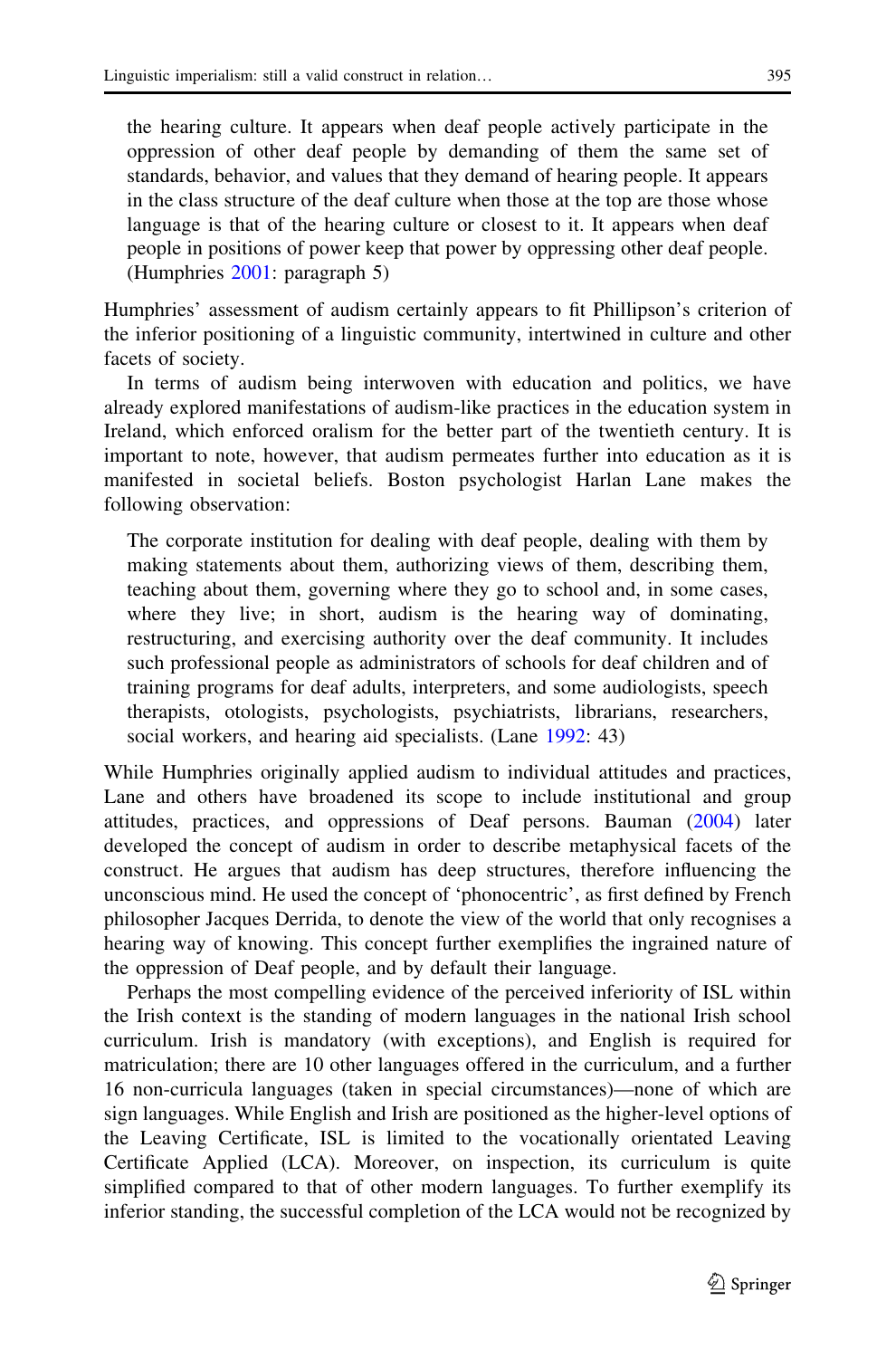universities in Ireland as a necessary requirement for entrance. The Centre for Deaf Studies at Trinity College Dublin is the only centre in Ireland that offers a Bachelor in Deaf Studies program, which trains interpreters and ISL teachers. Despite its heavy emphasis on ISL, due to the lack of higher-level ISL in the school curriculum, the university cannot set a required standard of ISL before entering the degree; yet it uses higher level English as one of the prerequisites. Thus, evidence in Ireland, and from the treatment of sign language users in general, display a clear positioning of ISL as an inferior language, which is intertwined in culture, education and politics. Important to note is that the Department of Education is currently piloting a 'Junior Cycle ISL Short Course', which offers some evidence of positive change in this area.

# Criterion 5: is there an exploitative essence as a result of policy, which causes injustice and inequality between those who use the dominant language and those who use ISL?

Gertz ([2008\)](#page-17-0) suggests that one of the main implications arising from audism is the development of dysconscious audism. She draws upon the existing concept of dysconscious racism by King ([1991](#page-17-0) cited in Gertz [2008:](#page-17-0) 219). King [\(1991](#page-17-0)) used the term to describe her students, who despite being made aware of racial issues, racial inequity and racial prejudice, were not sufficiently aware of their ethical inability to judge or analyse the underlying effects and influences from racial ideology. Thus, King developed the concept of dysconscious racism to increase the level of awareness and knowledge that underpins a person's beliefs. Gertz ([2008\)](#page-17-0) suggests a parallel to audism, and outlines the following effects of dysconscious audism, which emerged from data in her ethnographic research:

- Disempowers Deaf people from becoming liberated
- Disables Deaf people from expressing Deaf cultural pride
- Intimidates Deaf people and limits their promotion of Deaf perspective
- Hinders Deaf people from quality education
- Denies Deaf people full acceptance of ASL (American Sign Language)
- Weakens Deaf people's sense of identity (Gertz [2008](#page-17-0): 230–231)

Thus, evidence from Gertz certainly suggests injustice and inequality for sign language users in general—a concept that we further explore in the Irish context.

Compelling evidence on implicit policy can be found in one report published by the Higher Education Equality Unit, which notes that the Deaf community ''experiences high levels of discrimination and inequality in the education system'' (Conama and McDonnell [2001:](#page-17-0) paragraph 12). They report:

In our educational system, inequality and access problems for deaf pupils begin at primary level and continue right through the system into third level. Deaf children still do not have access to Irish Sign Language in the school. And because they do not have access to Irish Sign Language they do not have access to a full curriculum; they do not reach satisfactory levels of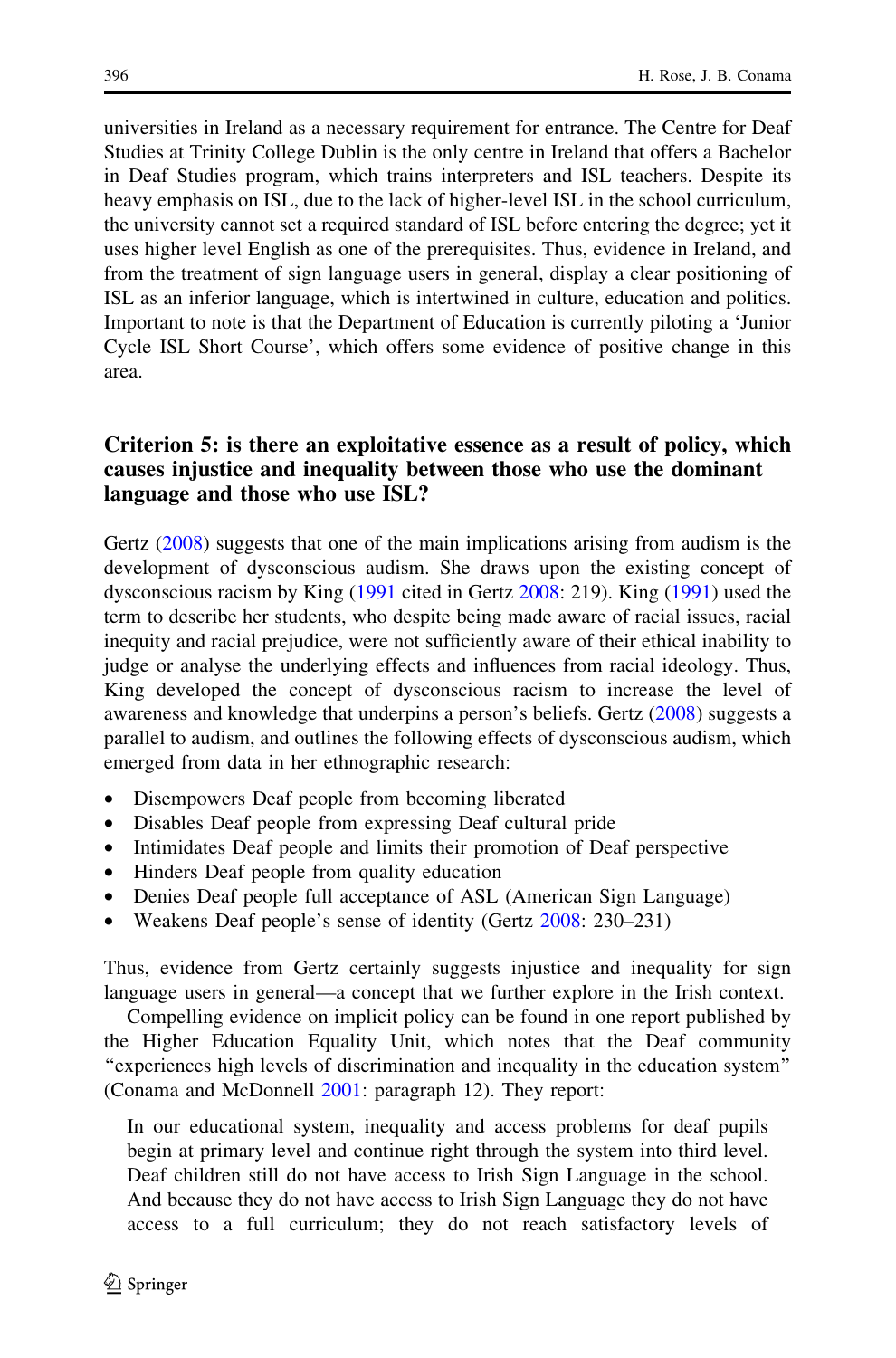achievement; their progress does not reflect their real potential. These unsatisfactory levels of achievement continue into second level schooling and reduce their opportunities to enter or participate in further education programmes (Conama and McDonnell [2001](#page-17-0): paragraph 15)

Crean ([1997\)](#page-17-0) also demonstrates that the chronological development of the education for Deaf children in Ireland has excluded the Deaf community from participating in the school activities, and also in decision-making procedures. This exclusion of the Deaf community in matters surrounding education of members of their own linguistic community is clear evidence of an inequality between English speakers and ISL users.

We have already shown evidence that the Department of Education's historic policy of oralism preferred English over signing as a method of communication, which automatically positioned English speakers in a more powerful gatekeeping role. The dominance of English users over ISL users is further seen in educational policy, even in the post-oralism era. Conama and McDonnell ([2001\)](#page-17-0) note that:

Typically, deaf people are excluded from policy-making and administrative structures which otherwise might provide an 'insider' perspective on deafness. Deaf people are also largely excluded from teaching services and educational guidance programmes. Therefore, there are few opportunities for deaf people to contribute to the educational services they themselves will receive.

Thus, the treatment of ISL and its users from a policy perspective in education, both current and historical, show clear evidence of continued inequality and injustice.

Because of the unofficial status of ISL, this injustice extends beyond education to other realms of society. For example, the Deaf community are often excluded from participating in social and political events, and are prevented from accessing essential information afforded to English-speaking citizens. One of many recent examples is the denial of an ISL interpreter on the floor of the *Dáil* (the Irish lower house of parliament) to translate to 100 members of the Deaf community, who were expected to watch the questioning of Ireland's leader on the topic of funding cuts to the Irish Deaf Society. In an Interview with a newspaper, politician Mark Daly, unambiguously stated "this is discrimination" (The Journal, [2014](#page-19-0): paragraph 3). While this was a high profile event that captured media attention, the denial of ISL interpreters for public events is a common practice in Ireland. Even when public or political bodies do provide interpreters, it seems to be a check-box exercise, confirming that they have thought about access; however, the efficacy of access is not addressed. For instance, during live screening of political Ard Fheis (annual meetings) by a national broadcaster, RTE, during the leader's keynote speech, the ISL interpreter is rarely visible on television, therefore rendering the speaker's message inaccessible to television audiences.

In terms of policies that provide evidence of support for Deaf people, some protections are offered through the Equal Status Act and the Disability Act. These acts, however, aim to protect the rights of people living with a disability—a label with which Deaf people are regularly assigned. Thus, rather than protecting the rights of ISL users, the act deals with individual cases. There is no widespread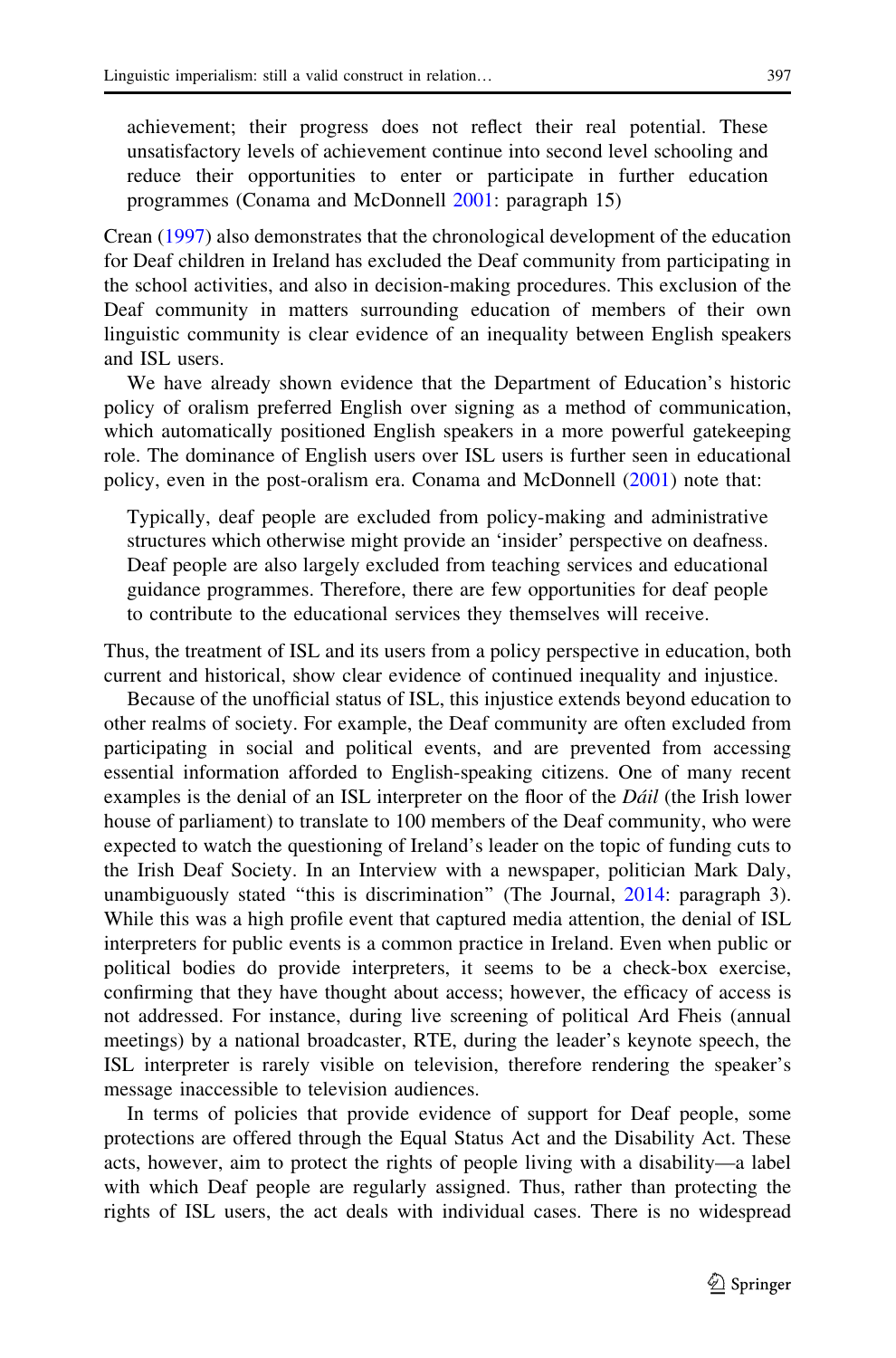knowledge of these acts, and, as the above example shows, the lack of provision of interpreters is frequently excused on financial grounds, or unavailability of human resources.

# Criterion 6: does the use of the dominant language have a subtractive influence on use of ISL, in that learning the dominant language is at the expense of ISL?

Although schools have moved on from oralist policies to a focus on communicationoriented policies, the legacy of oralism remains in Ireland today. Many ISL users who experienced oral education report that they were prohibited from using sign language (see, for example, Crean [1997;](#page-17-0) Conama and Grehan [2002](#page-17-0); Leeson and Saeed [2012](#page-18-0); Mullane et al. [2011](#page-18-0); The Oireachtas Committee on Justice and Equality [2016\)](#page-19-0). More seriously, many within this group are regarded as very vulnerable, and face a life time of struggles (Mathews [2015](#page-18-0)). The most obvious evidence of this is Deaf adults who rely on lipreading skills to convey their messages, with a single 'fingerspelling letter' accompaniment. For instance, those who experienced oralism, may sign September as an 'S' and convey the word in full by mouthing the word. Despite recent trends that aim to establish sign languages as legitimate mediums of education, these oralist practices are still pervasive in other sectors of Irish society, exemplified by the fact that parents of newly identified Deaf children are still often advised not to learn sign language by medical and teaching professionals (Crean [1997;](#page-17-0) Leeson and Saeed [2012](#page-18-0); The Oireachtas Committee on Justice and Equality [2016\)](#page-19-0). Evidence of this continued practice in Ireland can be found on the Sound Advice [\(2016](#page-19-0)) organization website (discussed further below), which explicitly advises parents of Deaf children with cochlear implants against the learning of sign language in favour of English language development. In these cases, the dominant use of, and teaching of, English as a preferred language has clearly been at the expense of the development of ISL.

Furthermore, English has had a subtractive influence on the linguistic structures of ISL, which has taken the Deaf community in Ireland great efforts to undo. For years, many Deaf children in Ireland were taught a form of manually coded English, which unlike ISL was a signed version of an oral language. Manually coded English, like most manually coded languages (MCLs) was the result of an attempt to teach literacy to Deaf pupils in school through the use of signs based on the grammatical structure of English. MCL is influenced by a linguistic belief, especially among educational professionals (often non-native and hearing users) that the organic forms of ISL are not regarded as language features in their own right. MCLs are based on a belief that sign languages can only be derived from spoken languages in order to function properly, which is a pervasive belief that goes back centuries. Conama and McDonnell ([2001\)](#page-17-0) point out that MCLs cannot be naturally acquired, therefore they cannot be a primary language for Deaf children.

However, due to the use of MCLs in the education system, Deaf people themselves, especially older members, have internalized this belief and insist that the MCL variety is a formal language. Reagan [\(2006](#page-18-0): 331) points out that these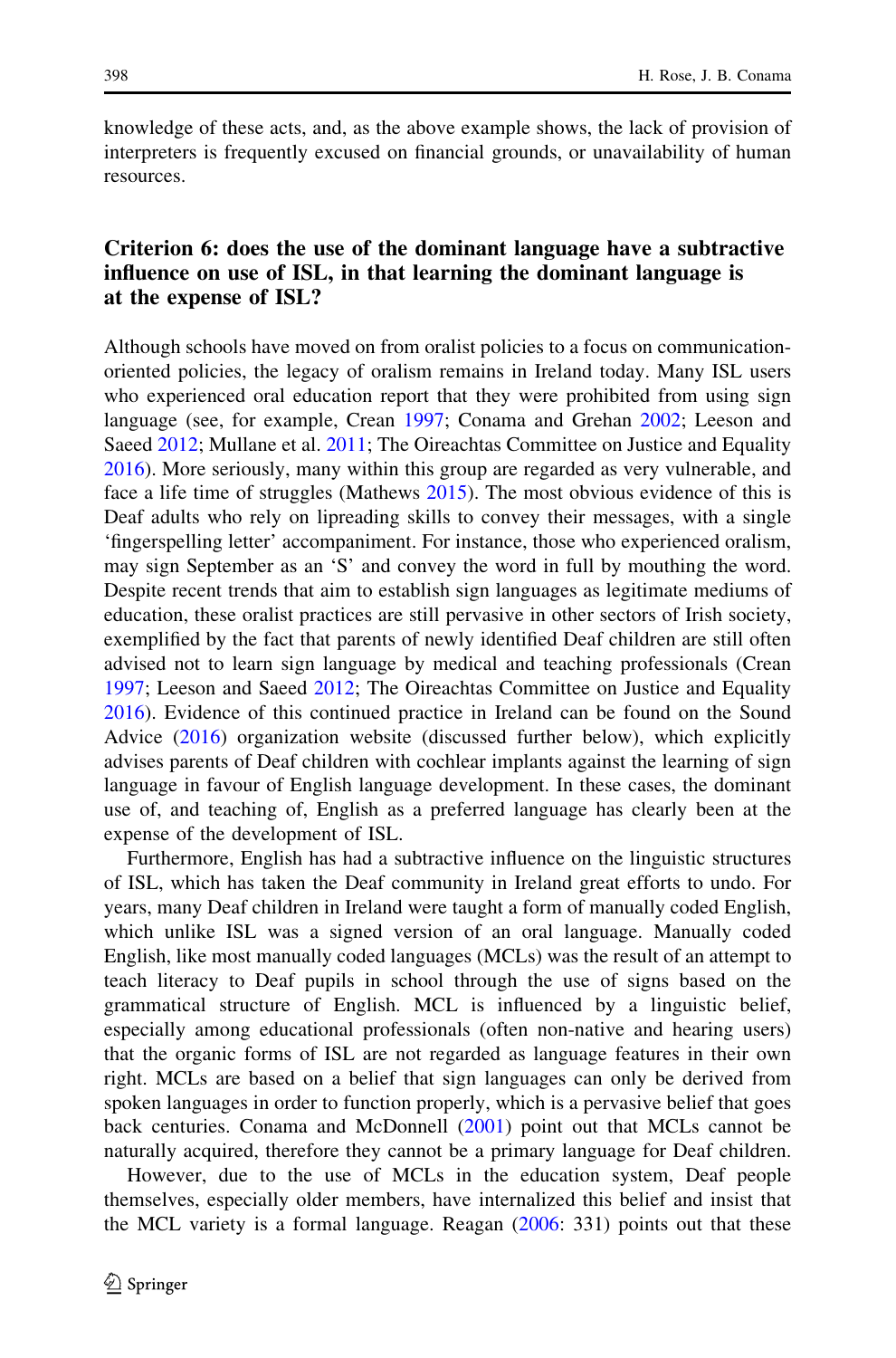MCLs are ''not language in and of themselves'', and are often seen as slow, awkward and confusing to fluent signers. Padden and Humphries ([1998\)](#page-18-0) argue that efforts to create MCLs were genuine but they were based on a belief that sign languages were inferior to spoken language. Similar beliefs are evident in Ireland, adding further evidence to criteria three and four.

#### Issues with measuring linguistic imperialism

The methodology used in this paper creates some limitations, which we would like to discuss. By searching for evidence to fit the criterion of Phillipson's linguistic imperialism framework, we realize we have exposed this paper to being critiqued for 'cherry picking' evidence. This practice was at the core of Phillipson's [\(2007](#page-18-0)) critique of Spolsky's [\(2004](#page-19-0)) dismissal of linguistic imperialism, where he argued Spolsky concluded causal factors after ''presenting evidence from a selective range of contexts'' (Phillipson [2007:](#page-18-0) 379). Thus, in this paper, we could be accused of wedding ourselves to the very methods that we ought to be trying to escape. However, in the search for data to assess each criterion, we encountered very little evidence that could be used to refute the claims. We have, to the best of our abilities, displayed evidence fairly, including the reporting of ISL-positive policy such as the ISL teaching scheme (although poorly funded), and movements away from oralist traditions. It should also be noted that Leeson and Saeed [\(2012](#page-18-0)) state there is an increased openness to the use of ISL in several contexts, which indicates recent change in perceptions of ISL in the Republic of Ireland. However, Mullane et al. ([2011\)](#page-18-0) argue that substantive legislative developments are still required to address many social justice issues for the Deaf community. Nevertheless, we acknowledge that searching for evidence to support the linguistic imperialism framework may have produced skewed data. However, as the purpose of the paper was to show the suppression of ISL, we believe we have been open and honest regarding the intentions of this paper, and invite other scholars to refute the evidence based on data of their own.

#### Will official status put an end to linguistic imperialism?

It should be noted that recognition of ISL might not result in the end of discrimination towards ISL users. One of the largest modern-day challenges to sign language education is the resurgence in a medical model of deafness due to innovations in cochlear implants (Ladd [2003](#page-17-0)). De Meulder [\(2017](#page-17-0)) reports that  $80\%$ of deaf children in Northern Europe are receiving cochlear implants, and we can confirm similar figures across Western Europe (Braem and Rathmann, [2010\)](#page-17-0). We note that in 2016, the medical model of deafness continues to prevail in Europe, with the Ear Foundation in the UK stating that the majority of Deaf children in the UK have implants (Ear Foundation [2016\)](#page-17-0). The same trends are occurring in Ireland where the number of Deaf children receiving implants has risen (Mathews [2011;](#page-18-0) Cradden [2014](#page-17-0)). Moreover, groups such as Sound Advice in Ireland, not only support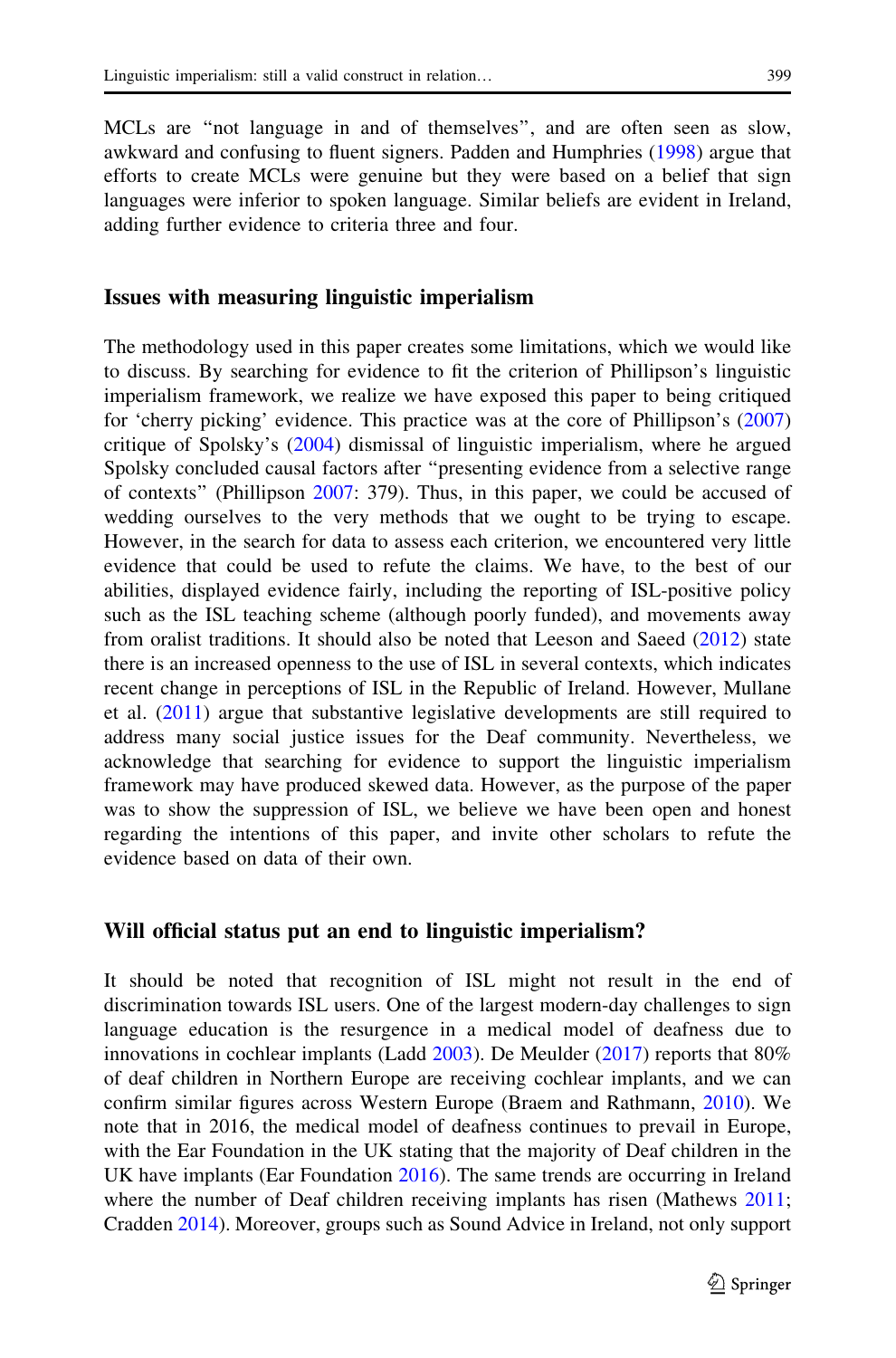the use of implants by listing the benefits of acquiring a spoken language, but actively discourage the learning of sign language. The website argues that ''Children with a cochlear implant who learn spoken language only, may progress faster than others with implants who also learn sign language'', further exacerbating the notion that the spoken language (English) is to be learned at the expense of the sign language (ISL).

Despite considerable evidence of the lifelong harm that results from denying sign language education to receivers of cochlear implants (see Humphries et al. [2017\)](#page-17-0), the rhetoric above is quite typical of the advice given to parents of Deaf children internationally. Humphries et al.  $(2012)$  $(2012)$  state that parents do not receive appropriate advice and information from an educational perspective on bilingualism practices and the benefits of having their children learn a sign language. In an assessment of sign languages in Finland, De Meulder [\(2017](#page-17-0): 190) notes:

Sign bilingual education is losing ground; the majority of deaf children are being individually mainstreamed and often do not have contact with deaf peers; and in most European countries deaf schools are steadily being closed down, with a subsequent loss of contexts in which sign languages can emerge and/or be transmitted.

De Meulder's assessment is especially striking, seeing as it is made in light of positive policy trends to recognise sign language in Finland, and to support sign language users. Thus, even with increased recognition of sign languages, and legislative provisions made for sign languages, the linguistic communities where these sign languages are used, and the educational setting where these sign languages are taught, are rapidly diminishing. With the mainstreaming of the majority of Deaf children in Ireland, and an increase in a focus on English language learning in schools, we can expect a similar reduction in opportunities for Deaf children to learn and use a sign language. This, coupled with the increase in cochlear implants in parallel with rhetoric suggesting that 'one language is best' may see further suppression of ISL, even if more legislative recognition is achieved.

## Conclusion

The above evidence indicates that linguistic imperialism is indeed 'alive and kicking' in the Republic of Ireland, contrary to the British Council's claims that it is no longer relevant to today's practices (Knagg [2012\)](#page-17-0). Reagan [\(2010](#page-18-0)) states that language planning as an applied sociolinguistic activity can act as a tool of liberation or empowerment. Without such planning, the position of ISL will continue to be subjected to an imperialistic relationship imposed by English and Irish-speaking authorities. All educational provisions from preschool years to secondary schools are in control by authorities outside the Deaf community. Branson and Miller [\(1998](#page-17-0)) regard this type of majority-group control of minoritygroup language planning as an example of linguistic imperialism, fitting also within Skuttnabb-Kangas's views of linguicism within educational structures [\(2016a\)](#page-19-0). For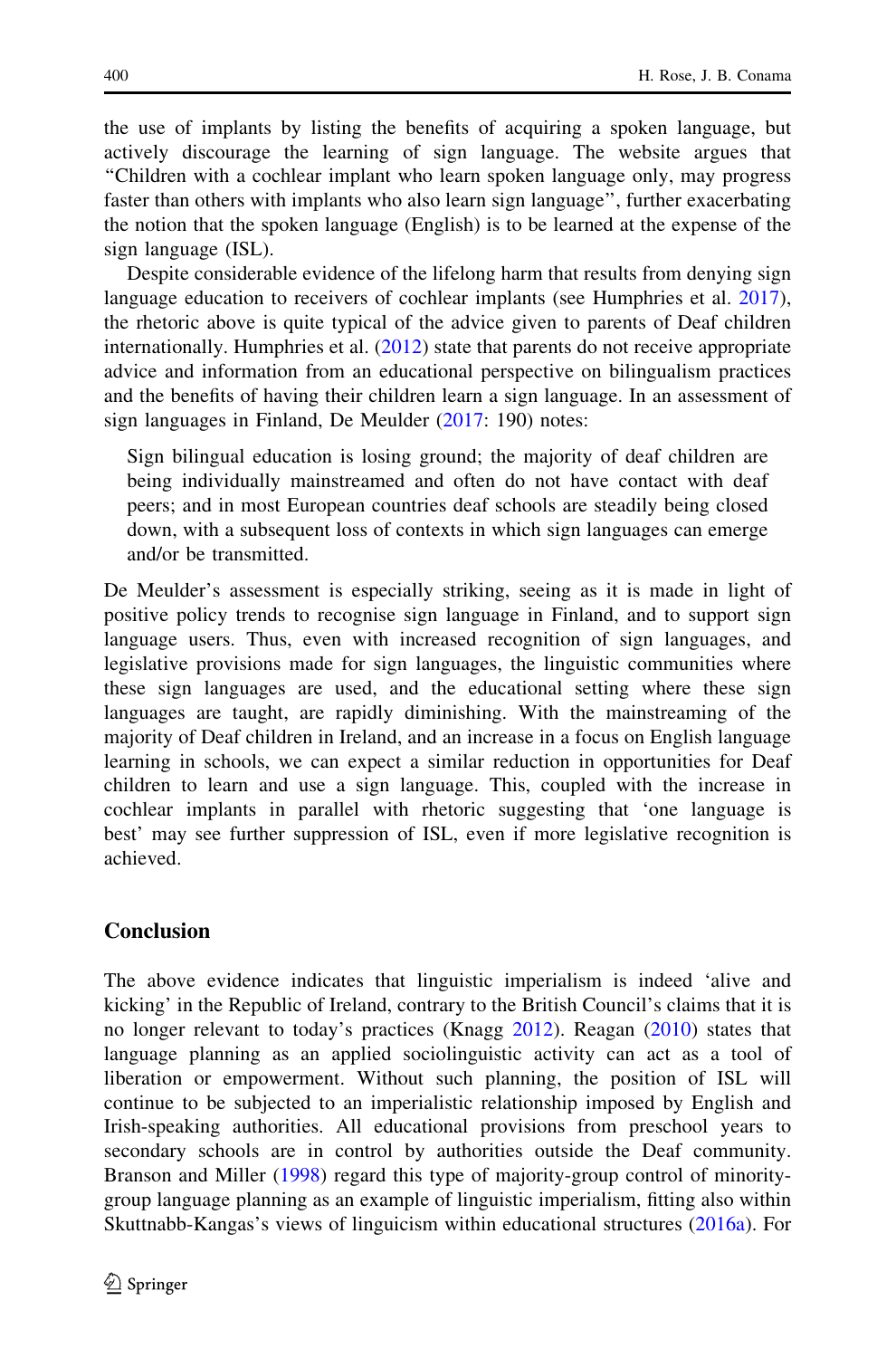<span id="page-16-0"></span>Branson and Miller [\(1998](#page-17-0)), the act of linguistic imperialism is not just a denial of linguistic identity or the denial of a right to use language but the final colonial possession, enforcing one language to comply with the dominant language, which is English in the case of Ireland.

Linguistic imperialism, as a form of linguicism, is certainly hard to prove, especially in terms of proving the requirement of 'intent' in article 2 of the Genocide Convention. As Skutnabb-Kangas ([2016b:](#page-19-0) 597) notes, educational and political authorities do not usually explicitly express intent to destroy a group or their language, however ''the intention can be inferred in other ways, by analyzing those structural and ideological factors and those practices that cause the destruction, harm, or transfer''. One way Skutnabb-Kangas and Dunbar [\(2010\)](#page-19-0) have analysed intent is to compare current practices with older, more unconcealed ways of forced assimilation. They argue that authorities which continue educational policy and practices despite being aware of the negative results of such policy, provides strong evidence of intention. In similar ways, the framework of linguistic imperialism has revealed strong evidence of intention in the state's unwillingness to address the linguistic needs of sign language users in Ireland, despite an awareness that the Deaf community requires these resources to be successful in education, work and other facets of society.

Therefore, we see compelling evidence in Ireland of what could be viewed as discriminatory practices against its users, which is manifested in policy and practice, as well as the ideological beliefs that underpin them in society. Political decisions such as the denial of official status of ISL due to resource constraints are in contrast to policy trends in comparable nations. Government inquiries have shown that the treatment of ISL and ISL users in the education system has a dark history, with a legacy that lingers. Nevertheless, the mainstreaming of Deaf children into schools that lack infrastructure to teach ISL has allowed the oppression of ISL to continue under a different set of policies. This paper has shown that discrimination permeates through society, with an ingrained belief that ISL is not a 'real' language, and that Deaf people would be more advantaged to learn the dominant language of English. Thus, we conclude political practices that fit the framework of linguistic imperialism can be found in the treatment of ISL in Ireland. Moreover, considering the case of Finland (De Meulder [2017\)](#page-17-0), which shows continued inequality in light of positive policy decisions for sign languages, we also conclude that drastic policy changes and a massive change in public awareness of ISL would be needed to undo the long history of oppression.

Open Access This article is distributed under the terms of the Creative Commons Attribution 4.0 International License ([http://creativecommons.org/licenses/by/4.0/\)](http://creativecommons.org/licenses/by/4.0/), which permits unrestricted use, distribution, and reproduction in any medium, provided you give appropriate credit to the original author(s) and the source, provide a link to the Creative Commons license, and indicate if changes were made.

## References

Bauman, H. D. L. (2004). Audism: Exploring the meta-physics of oppresion. Journal of Deaf Studies and Deaf Education, 9(2), 239–246.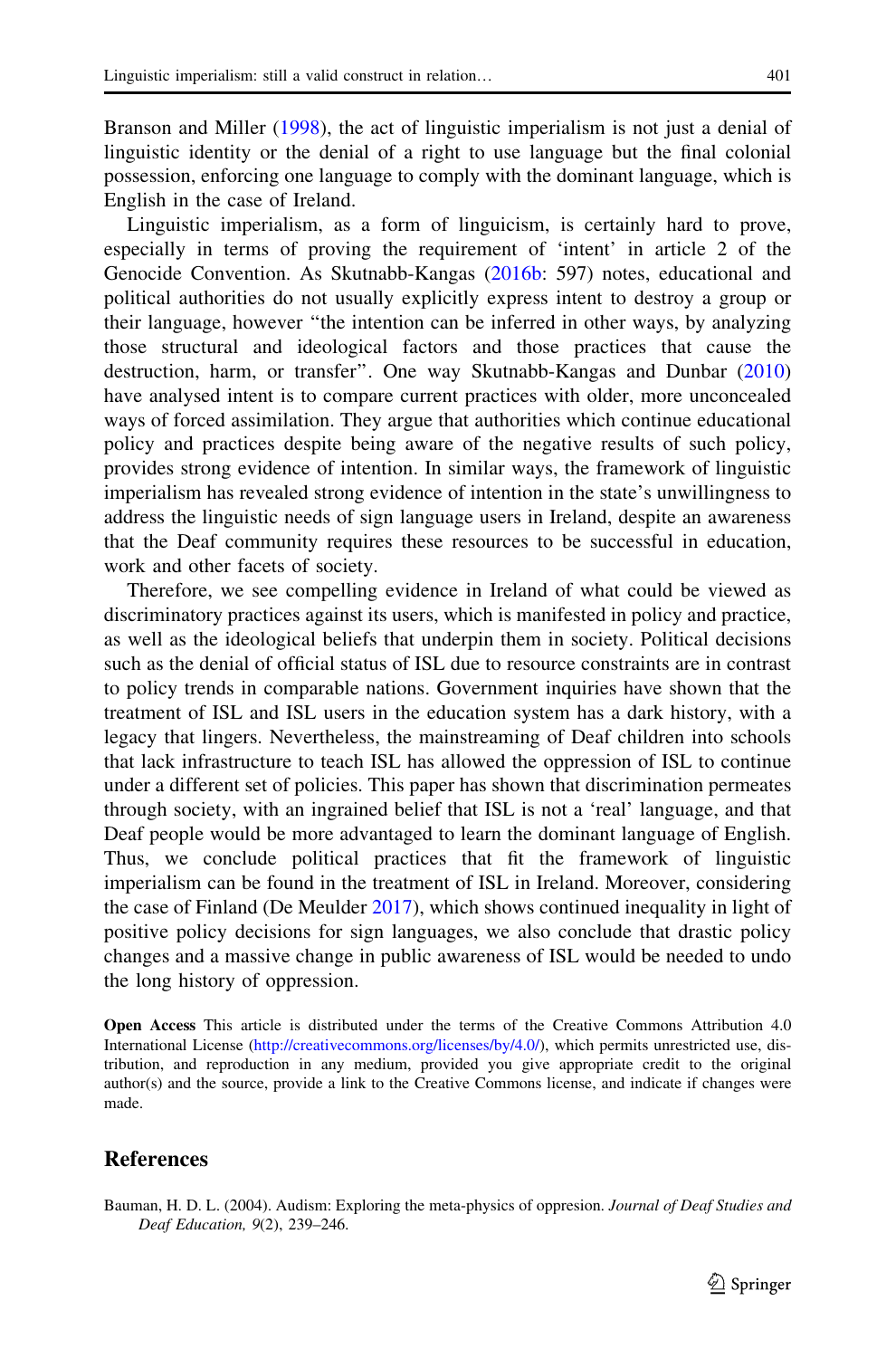- <span id="page-17-0"></span>Bauman, H. D. L. (2008). Introduction: Listening to deaf studies. In H. D. L. Bauman (Ed.), Open your eyes: Deaf studies talking (pp. 1–33). Minneapolis: University of Minnesota Press.
- Braem, P. B., & Rathmann, C. (2010). Transmission of sign language in Switzerland, Germany and The Netherlands. In D. Brentari (Ed.), Cambridge Language Surveys: Sign languages (pp. 19–24). Cambridge: Cambridge University Press.
- Branson, J., & Miller, D. (1998). Nationalism and the linguistic rights of deaf communities: Linguistic imperialism and the recognition and development of sign languages. Journal of Sociolinguistics, 2, 3–34.
- Central Statistics Office. (2011). Resource document. [http://www.cso.ie/en/media/csoie/census/](http://www.cso.ie/en/media/csoie/census/documents/census2011profile8/Profile%2c8%2cFull%2cdocument.pdf) [documents/census2011profile8/Profile,8,Full,document.pdf.](http://www.cso.ie/en/media/csoie/census/documents/census2011profile8/Profile%2c8%2cFull%2cdocument.pdf) Accessed 2 April 2016.
- CICA. (2009). CICA investigation committee report. The Commision to Inquire into Child Abuse. [http://](http://www.childabusecommission.ie/rpt/pdfs/) [www.childabusecommission.ie/rpt/pdfs/.](http://www.childabusecommission.ie/rpt/pdfs/) Accessed 14 March 2016
- Citizens Information. (2017). Language Index. Resource Document. Citizens Information Board. [http://](http://www.citizensinformation.ie/en/languageindex/) [www.citizensinformation.ie/en/languageindex/.](http://www.citizensinformation.ie/en/languageindex/) Accessed 16 Feb 2017.
- Coady, M., & Laoire, M. Ó. (2002). Mismatches in language policy and practice in education: The case of Gaelscoileanna in the Republic of Ireland. Language Policy, 1(2), 143–158.
- Conama, J. B. (2010). Finnish and Irish Sign Languages: An egalitarian analysis of language policies and their effects. Unpublished doctoral thesis. School of Social Justice, University College Dublin.
- Conama, J. B., & Grehan, C. (2002). Is there poverty in the deaf community. Dublin: Irish Deaf Society.
- Conama, J. B., & McDonnell, P. (2001). Irish Sign Language. Higher Education Equality Unit, Newletter 10. <http://www.ucc.ie/publications/heeu/Newsletter/April2001/news10irishsignlanguagehtm.htm>. Accessed 14 March 2016.
- Cradden, J. (2014). Lessons in equality for parents and teachers. Retrieved February 13, 2017, from [www.johncradden.ie](http://www.johncradden.ie), [http://www.johncradden.ie/2014/01/14/lessons-in-equality-for-parents-and](http://www.johncradden.ie/2014/01/14/lessons-in-equality-for-parents-and-teachers/)[teachers/](http://www.johncradden.ie/2014/01/14/lessons-in-equality-for-parents-and-teachers/)
- Crean, E. J. (1997). Breaking the silence: The education of the deaf in Ireland 1816–1996. Dublin: Irish Deaf Society Publication.
- De Meulder, M. (2017). Promotion in times of endangerment: The Sign Language Act in Finland. Language Policy, 16(2), 189–208.
- Department of Education. (1972). The education of children who are handicapped by impaired hearing. Dublin: Government publication.
- Department of Education and Skills. (2016). *Irish Exemption*. Resource document. [https://www.](https://www.education.ie/en/Parents/Information/Irish-Exemption/Irish-Exemption.html) [education.ie/en/Parents/Information/Irish-Exemption/Irish-Exemption.html](https://www.education.ie/en/Parents/Information/Irish-Exemption/Irish-Exemption.html). Accessed 5 April 2016.
- Ear Foundation. (2016). Cochlear implants for children. The Ear Foundation. [http://www.earfoundation.](http://www.earfoundation.org.uk/files/download/493) [org.uk/files/download/493.](http://www.earfoundation.org.uk/files/download/493) Accessed 4 April 2016
- Ferguson, G. (2006). Language planning and education. Edinburgh: Edinburgh University Press.
- Galloway, N., & Rose, H. (2015). Introducing global Englishes. Abingdon: Routledge.
- Gertz, G. (2008). Dysconcious audism: A theoretical proposition. In H. D. L. Bauman (Ed.), Open your eyes: Deaf studies talking (pp. 219–234). Minneapolis: University of Minnesota Press.
- Humphries, T. (2001). The making of a word: Audism. Unpublished article submitted for CLC2001 Readings.
- Humphries, T., Kushalnagar, P., Mathur, G., Napoli, D. J., Padden, C., Rathmann, C., et al. (2012). Language acquisition for deaf children: Reducing the harms of zero tolerance to the use of alternative approaches. Harm Reduction Journal, 9, 16.
- Humphries, T., Kushalnagar, P., Mathur, G., Napoli, D. J., Padden, C., Rathmann, C., et al. (2017). Discourses of prejudice in the professions: the case of sign languages. Journal of Medical Ethics. doi[:10.1136/medethics-2015-103242.](http://dx.doi.org/10.1136/medethics-2015-103242)
- King, J. E. (1991). Dysconscious racism: Ideology, identity, and the miseducation of teachers. The Journal of Negro Education, 60(2), 133–146.
- Knagg, J. (2012). Multilingualism works. The guardian weekly. 6 April. [http://www.theguardian.com/](http://www.theguardian.com/global/2012/apr/03/guardian-weekly-letters-6-april%3fnewsfeed%3dtrue) [global/2012/apr/03/guardian-weekly-letters-6-april?newsfeed=true](http://www.theguardian.com/global/2012/apr/03/guardian-weekly-letters-6-april%3fnewsfeed%3dtrue). Accessed 2 April 2016.
- Kyle, J. G., & Allsop, L. (1997). Sign on Europe : a study of deaf people and sign language in the European Union. Bristol: University of Bristol's Centre for Deaf Studies.
- Ladd, P. (2003). Understanding deaf culture: In search of deafhood. Clevedon: Multilingual Matters.

Lane, H. (1992). The mask of benevolence: Disabling the deaf community. New York: Knopf.

Leeson, L. (2007). Seeing is learning: A review of education for deaf and hard of hearing people in Ireland. Trim: National Council for Special Education.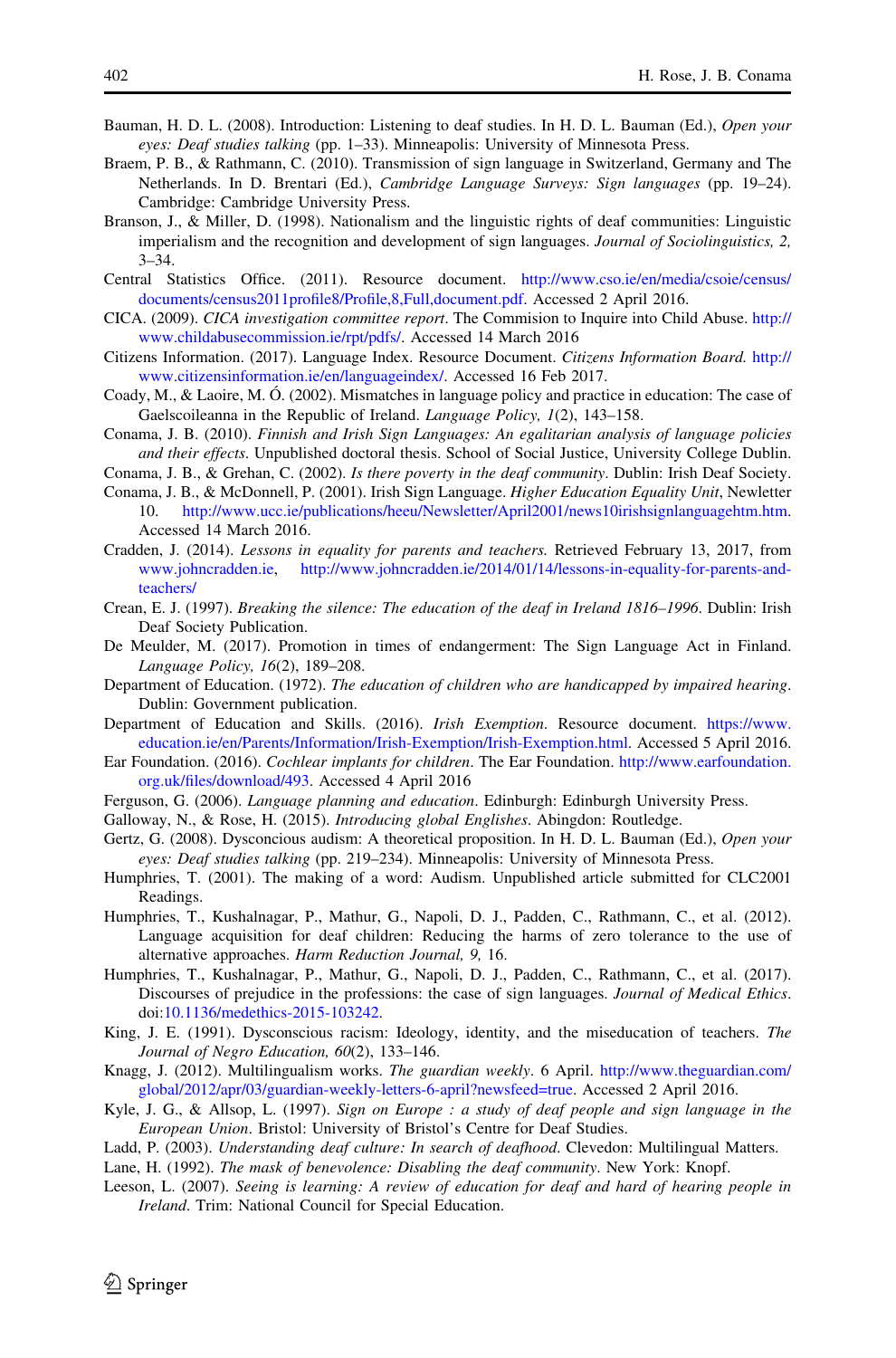- <span id="page-18-0"></span>Leeson, L., & Lynch, T. (2009). Three leaps of faith and four giant steps: Developing interpreter training in Ireland. In J. Napier (Ed.), Signed language interpreter education and training: A world survey (pp. 35–56). Washington DC: Gallaudet University Press.
- Leeson, L., & Saeed, J. (2012). Irish Sign Language. Edinburgh: Edinburgh University Press.
- Leeson, L., Sheikh, H., & Vermeerbergen, M. (2015). The super highway or the slow lane? Evaluating challenges in creating new learning spaces for interpreters. In S. Ehlrich & J. Napier (Eds.), *Digital* Education in Interpreter Education: Fostering Innovation, Change and Community Engagement (pp. 153–206). Washington DC: Gallaudet University Press.
- Marschark, M., & Spencer, P. E. (2009). *Evidence of best practice models and outcomes in the education* of deaf and hard-of-hearing children: An international review. Trim: National Council for Special Education.
- Mathews, E. S. (2007). Some statistics regarding the education of deaf and hard of hearing children in Ireland: The current situation. In L. Leeson (Ed.), Seeing is learning: A review of education for deaf and hard of hearing people in Ireland (pp. 34–54). Trim: National Council for Special Education.
- Mathews, E. S. (2011). Mainstreaming of Deaf Education in the Republic of Ireland: Language, Power, Resistance. Unpublished Doctoral dissertation. National University of Ireland, Maynooth.
- Mathews, E. S. (2015). Towards an independent future: Life skills training and vulnerable deaf adults. Irish Journal of Applied Social Studies, 15(1), 1–14.
- McDonnell, P. (1992). Vested interests in the development of special education in Ireland. Reach, 5, 97–106.
- McDonnell, P., & Saunders, H. (1993). Sit on your hands: Strategies to prevent signing. In R. Fischer & H. Lane (Eds.), Looking back: A reader on the history of deaf communities and their sign languages (pp. 255–260). Hamburg: Signum.
- Mullane, A., Conama, J. B., & Fourie, R. (2011). Human rights and the deaf community in Ireland. Clinical Speech and Language Studies, 18, 77–94.
- NCSE. (2012). The education of deaf and hard of hearing children in Ireland. Trim: National Council for Special Education. Retrieved Feb 13, 2017, from [http://ncse.ie/wp-content/uploads/2014/09/](http://ncse.ie/wp-content/uploads/2014/09/DeafEducationReport.pdf) [DeafEducationReport.pdf](http://ncse.ie/wp-content/uploads/2014/09/DeafEducationReport.pdf)
- Padden, C., & Humphries, T. (1998). Deaf in America: Voices from a culture. Boston: Harvard University Press.
- Phillipson, R. (1992). Linguistic imperialism. Oxford: Oxford University Press.
- Phillipson, R. (1997). Realities and myths of linguistic imperialism. *Journal of Multilingual and* Multicultural Development, 18(3), 238–247.
- Phillipson, R. (1998). Linguistic imperialism re-visited—or re-invented. A rejoinder to a review essay. International Journal ofApplied Linguistics, 9(1), 135–137.
- Phillipson, R. (2003). English-only Europe? Challenging language policy. London: Routledge.
- Phillipson, R. (2007). Linguistic imperialism: a conspiracy, or a conspiracy of silence? Language Policy, 6(3), 377–383.
- Phillipson, R. (2008). Lingua franca or lingua frankensteinia? English in European integration and globalisation. World Englishes, 27(2), 250–267.
- Phillipson, R. (2009). Linguistic imperialism continued. Abingdon: Routledge.
- Phillipson, R. (2012a). Linguistic imperialism alive and kicking. The guardian weekly. March 13. [http://www.](http://www.theguardian.com/education/2012/mar/13/linguistic-imperialism-english-language-teaching) [theguardian.com/education/2012/mar/13/linguistic-imperialism-english-language-teaching](http://www.theguardian.com/education/2012/mar/13/linguistic-imperialism-english-language-teaching). Accessed 14 April 2015.
- Phillipson, R. (2012b). Imperialism and colonialism. In B. Spolsky (Ed.), The Cambridge Handbook of Language Policy (pp. 203–235). Cambridge: Cambridge University Press.
- Reagan, T. (2006). Language policy and sign languages. In T. Ricento (Ed.), An introduction to language policy. Theory and method (pp. 329–345). Oxford: Blackwell Publishing.
- Reagan, T. (2010). Language policy and planning for sign languages (Vol. 16). Washington: Gallaudet University Press.
- Romaine, S. (2006). Planning for the survival of linguistic diversity. Language Policy, 5(4), 443–475.
- Schiffman, H. (2006). Linguistic policy and linguistic culture. In T. Ricento (Ed.), An Introduction to language policy: Theory and method (pp. 111-125). Malden: Blackwell.
- Shohamy, E. G. (2006). Language policy: Hidden agendas and new approaches. New York: Psychology Press.
- Skutnabb-Kangas, T. (1988). Multilingualism and the education of minority children. In T. Skutnabb-Kangas & J. Cummins (Eds.), Minority education: from shame to struggle (pp. 9–44). Clevedon: Multilingual Matters.